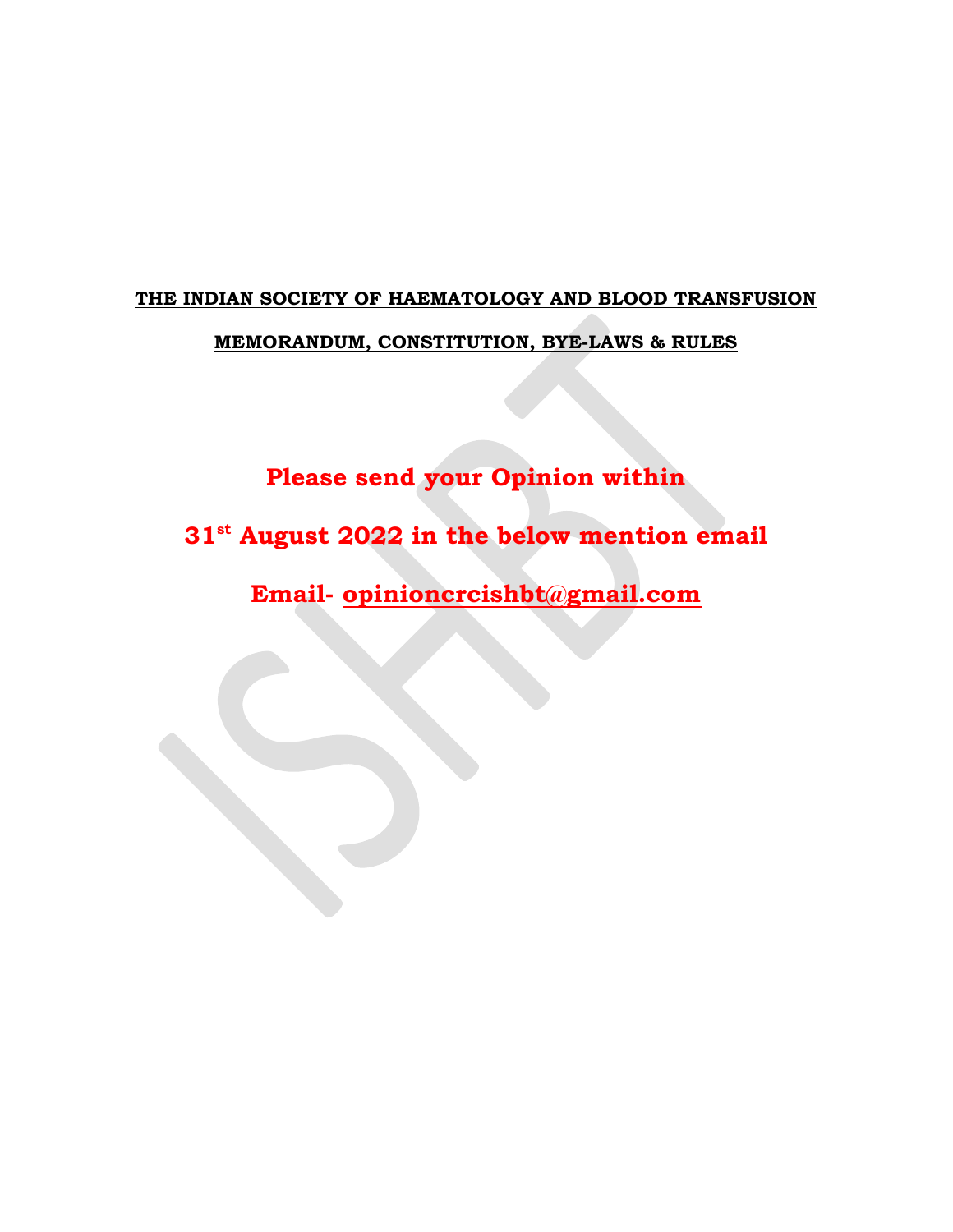#### THE INDIAN SOCIETY OF HAEMATOLOGY

#### MEMORANDUM, CONSTITUTION, BYE-LAWS & RULES

OF

#### INDIAN SOCIETY OF HAEMATOLOGY

Effective from …………….

I. The name of the Society stands as "Indian Society of Haematology", omitting the last words "and Blood Transfusion'' hereinafter read as Indian Society of Haematology and referred to as the Society. The abbreviated form of the Society shall be "ISH".

II. The principal registered office shall be located at  $C/O-Dr$  Shanaz Khodaiji, 1 Wadia House, Khareghat Colony, 22 Hughes Road, Mumbai 400007, Maharashtra, India

II A. The society is a registered body under the Society Registration Act, 1860, being registration no Bom.463/1982 [Under Societies registration (Maharashtra) Rules, 1971].

#### III. AIMS AND OBJECTIVES OF THE SOCIETY

The society is formed with the objective for advancement of scientific knowledge and research in relation to Haematology to improve the basic understanding and to find better preventive measures and treatment of all type of Haematological diseases at large.

To achieve this, aim and objective of the society shall be: -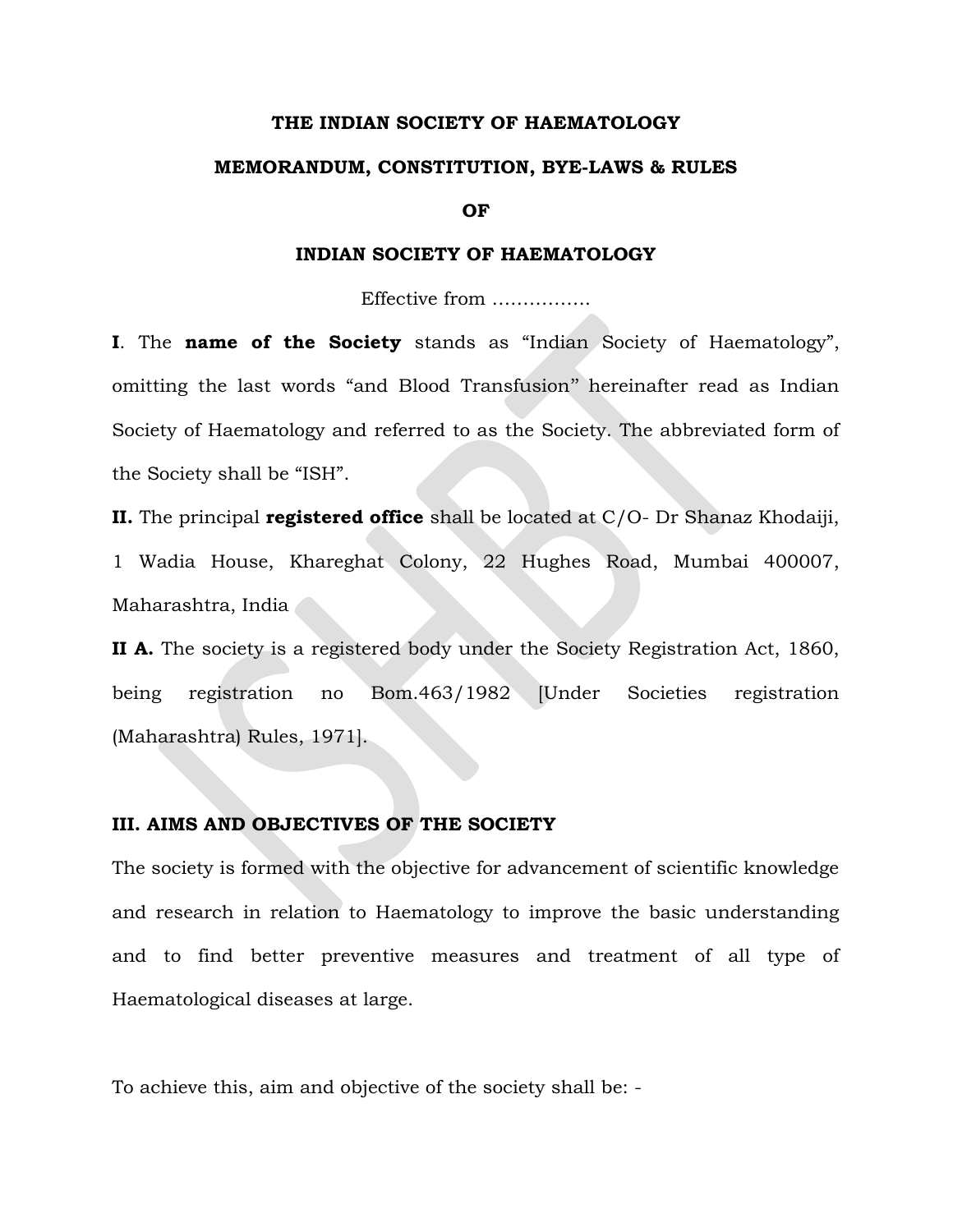3.1. To encourage development and dissemination of scientific knowledge in the area of blood diseases.

3.2. To provide a forum for interaction on haematological subjects on a state /national/ international level.

3.3. To arrange for extension lectures, debates, group discussion, workshops, seminars, conferences in the field of Haematology.

3.4. To promote education, training, research and support related to haematology.

3.5. To establish, conduct, and effectively guide the institutions for promoting education and conduct research in Haematology and allied specialities.

3.6. To award prizes, medals, fellowships, other certificates or post-doctoral (NMC/NBE) recognised fellowship programme of proficiency in the haematology and allied specialties to deserving persons. The guidelines and yardstick of selection of the deserving candidates shall be as prescribed from time to time.

3.7. To promote the activities of society through the print and electronic media, such as to publish, distribute or sell books, pamphlets, notices, pictures,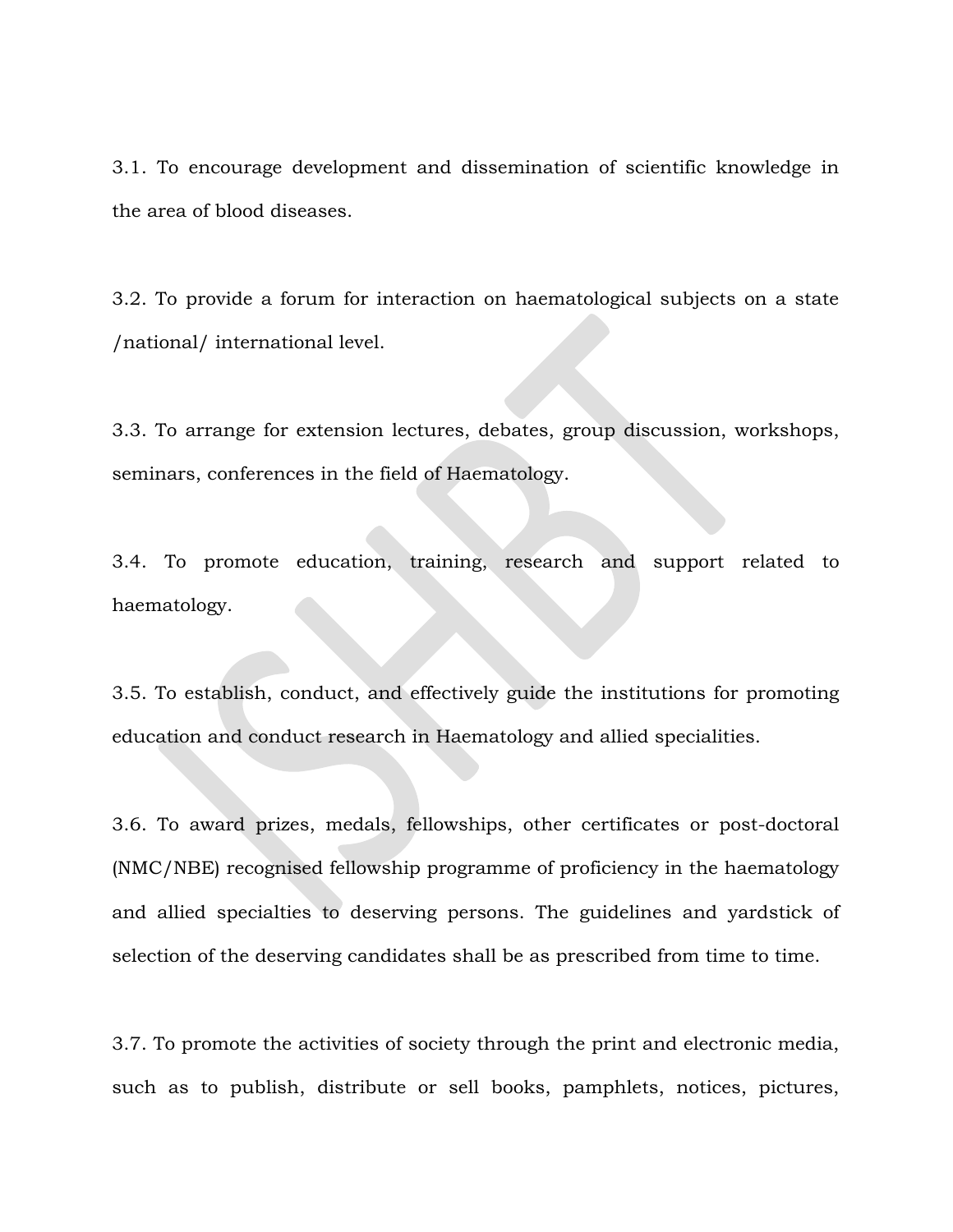periodicals, newspapers and magazines or any other literature on any matter concerning or relating to haematology.

3.8. To help in ameliorating human distress particularly amongst the socially/ economically weaker sections of society through charitable/benevolent services which entails works like holding public awareness camp, screening for various diseases like thalassemia, haemophilia etc., health camp and any other such works. while outreaching specially the toiling masses.

3.9. To maintain the highest standard of ethics in the practice of the speciality and its super specialities.

3.10. To recognize, encourage and honour merit in the field of speciality (Haematology) and its super specialities.

3.11. To maintain high standard, by imparting adequate training to those who are properly qualified and intend to take up Haematology as their speciality.

3.12. To conduct scientific meetings, symposia, workshops and continuing medical education programmes in the speciality and sub specialities.

3.13. To impart education and teaching to Primary Care Physicians, UG and PG students in haematology and Allied specialities.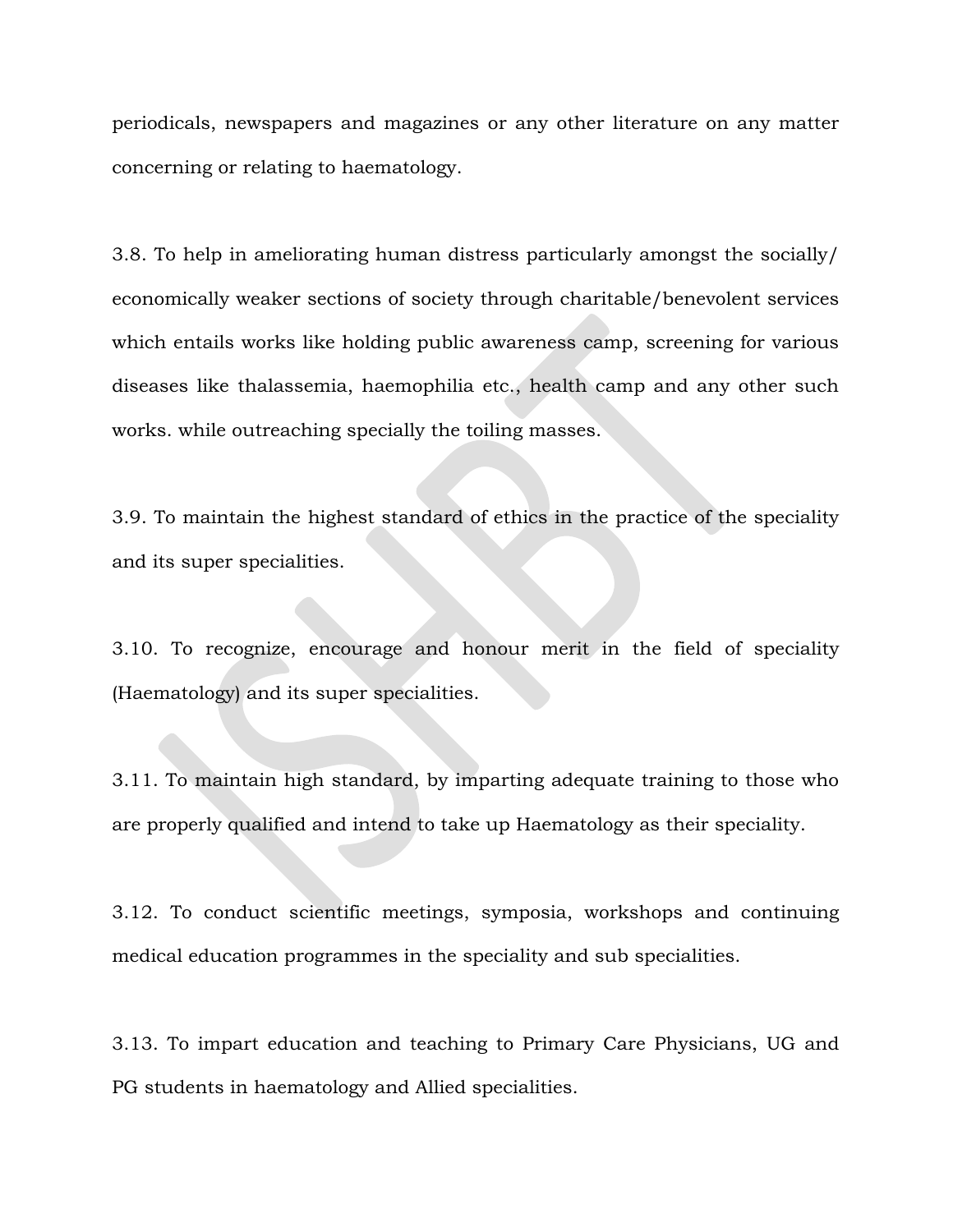3.14. To promote and encourage research in the basic, clinical and experimental work pertaining to this speciality.

3.15. To formulate the guidelines, consensus documents, recommendations to maintain the standard of care in the field of Haematology.

3.16. To promote the coordination of the State chapter, Branches, State Government, Central Governments, NGO'S, International bodies, subject to the rules of the Government of India and rules of the respective State Government related to haematology and allied specialties.

3.17. To strengthen and support the structure and function of the academic body of ISH, which is known as the Indian college of Haematology (ICH).

3.18. To organize, promote and/or undertake any other activities or functions as are considered beneficial or conducive for the attainment of the objectives of the society.

3.19. To initiate its own ISH branches/chapters in States to promote the development of Haematology & its allied specialities.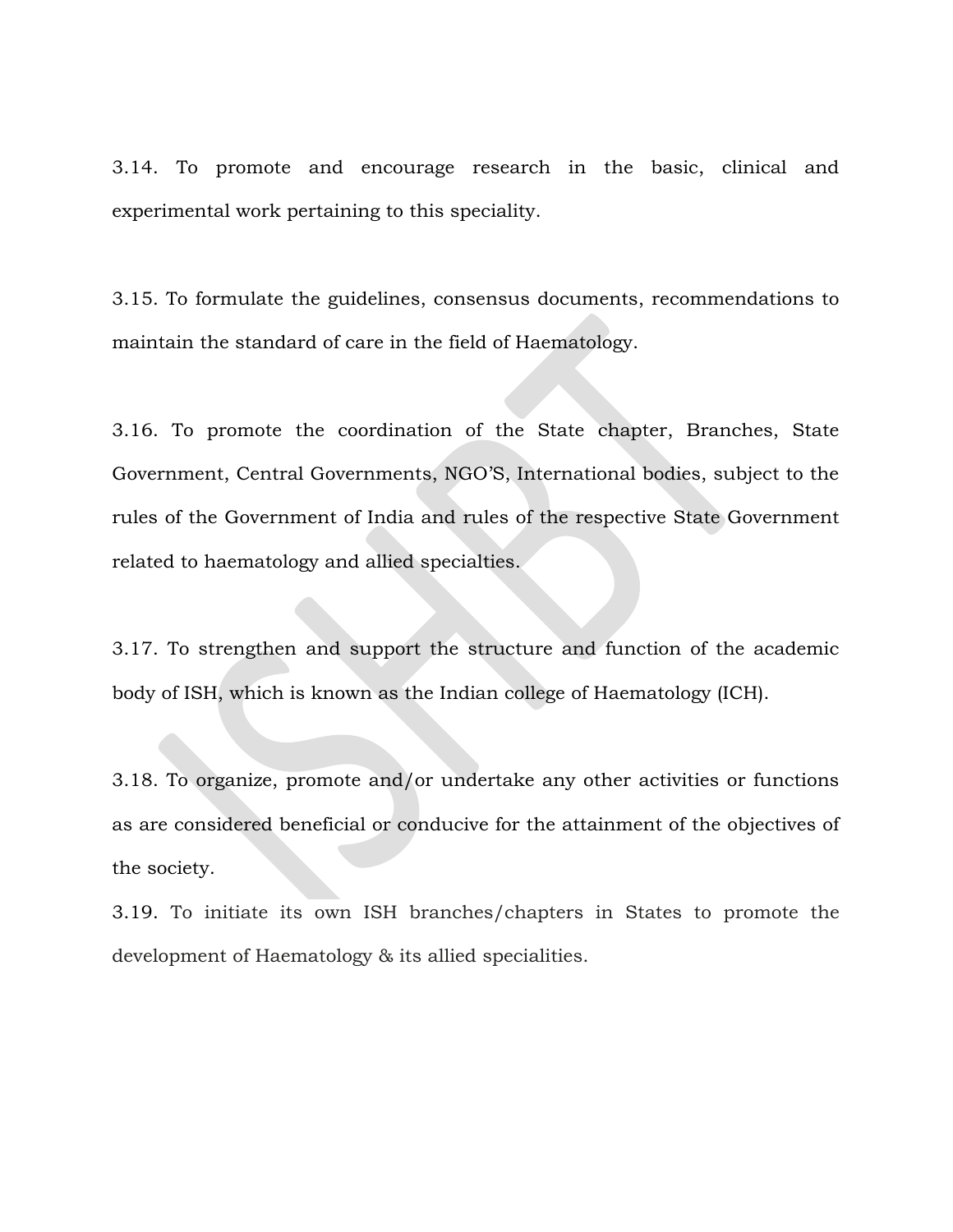#### ARTICLE IV: RULES & BYE LAW

- 4.1 Definition: Unless otherwise specified in succeeding paragraphs Society means "Indian Society of Haematology" (ISH); Executive committee means: The Executive committee of the Society; Office bearers means: A person holding position of President, President Elect, Immediate Past president, Vice-President, Gen. Secretary, Joint Secretary, Treasurer.
- 4.2 The member of the society shall consist of (i) Life members (ii) Honorary members iii) Corporate members

### 4.3 Life Members

- A. Eligibility for life member of the Society shall be any person who has manifested a continuous interest in haematology for a period of at least three years.
- B. Shall be pursuing or in possession a Post Graduate degree or holds a Doctor's degree (Ph.D or equivalent degree).
- C. Life members shall pay a sum of Rs. 5000/- (or sum as decided by executive committee from time to time) at one time.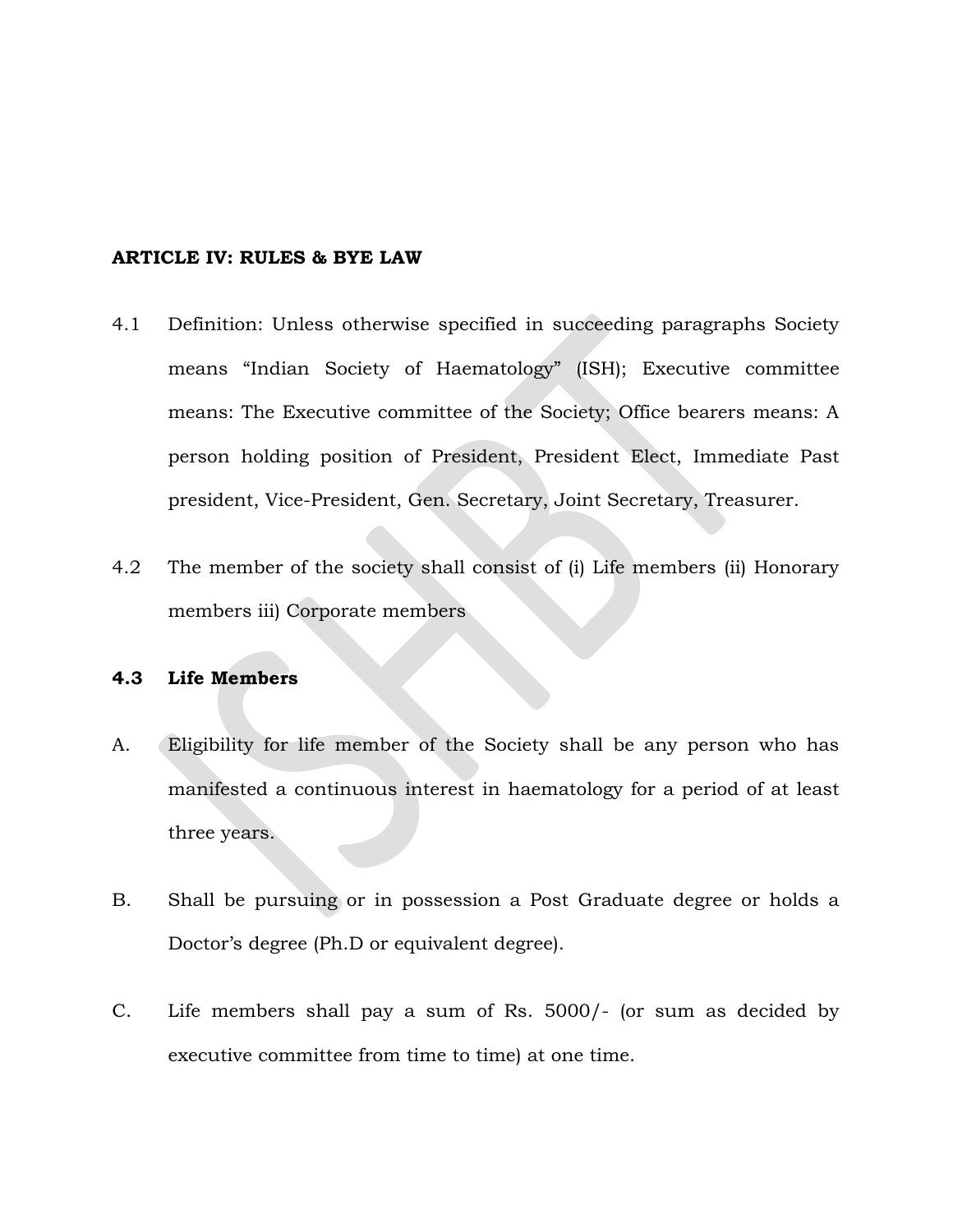D. Such members shall be entitled to voting rights.

#### 4.4. HONORARY MEMBER

A. The persons eligible for Honorary Members shall be a person of national and/or international repute including doctors as well as scientists who belongs to haematology and its allied subjects and selected by the Executive Committee

B. They shall have all the privileges of life members except those voting and holding office.

C. They shall be exempted from payment of any fees.

D. Proposer should be a bonafide member of the society.

#### 4.5. CORPORATE MEMBERS:

A. A corporate membership is offered to any institution, including corporate body, body corporate, public or private company, firm or organisation set up under an Act of parliament and State legislature on donating Rs.1 lakh or such other sum decided by the Executive Committee from time to time, at the discretion of the Executive committee. One of their representatives will be corporate member.

B. Active participation from all the Corporate Members through financial support and involvement in the social activities of the Society is solicited. The Corporate members should extend all sorts of cooperation and commitment to establish successful community outreach programs of the Society and to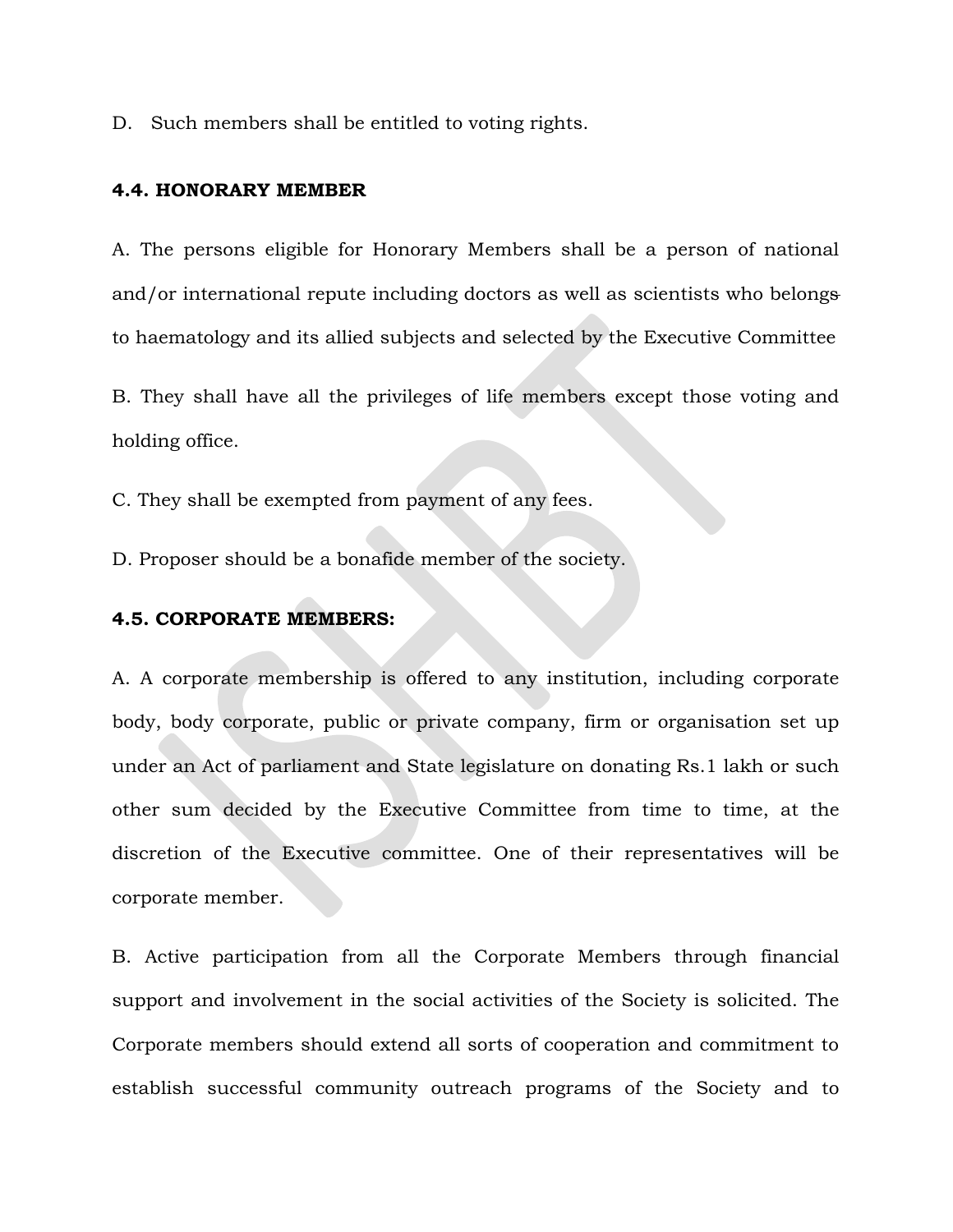facilitate acquiring Corporate Social Responsibility Fund from the above mentioned body/houses.

C. Corporate members shall not have rights to vote or hold on office.

However, they are entitled for all other privileges.

### 4.6 Membership Procedure

4.6.1. The General Secretary shall have the authority to admit applicants to all categories of membership. The membership related issue/decision shall be ratified by the Executive Committee as early as possible.

**4.6.2.** The membership application shall be in the format prescribed by the executive committee and shall be duly proposed and seconded by existing valid life members. It shall be accompanied by documentary evidence of eligibility, qualification and prescribed fees as required.

**4.6.3. Suspension of members**: If the conduct of any member is prejudicial to the interest of the Society, at least two life members may draw attention of the General Secretary, to be presented in writing, citing valid reasons for the same. The Executive Committee subsequent to verifying the said allegation will show cause the said member and the said member shall be given an opportunity to defend himself. The suspension must be approved by executive committee via secret ballot by the majority of the members of the executive committee. The Executive Committee shall reserve their right to place the said member under suspension contemplating issuance of show cause notice. In case, the decision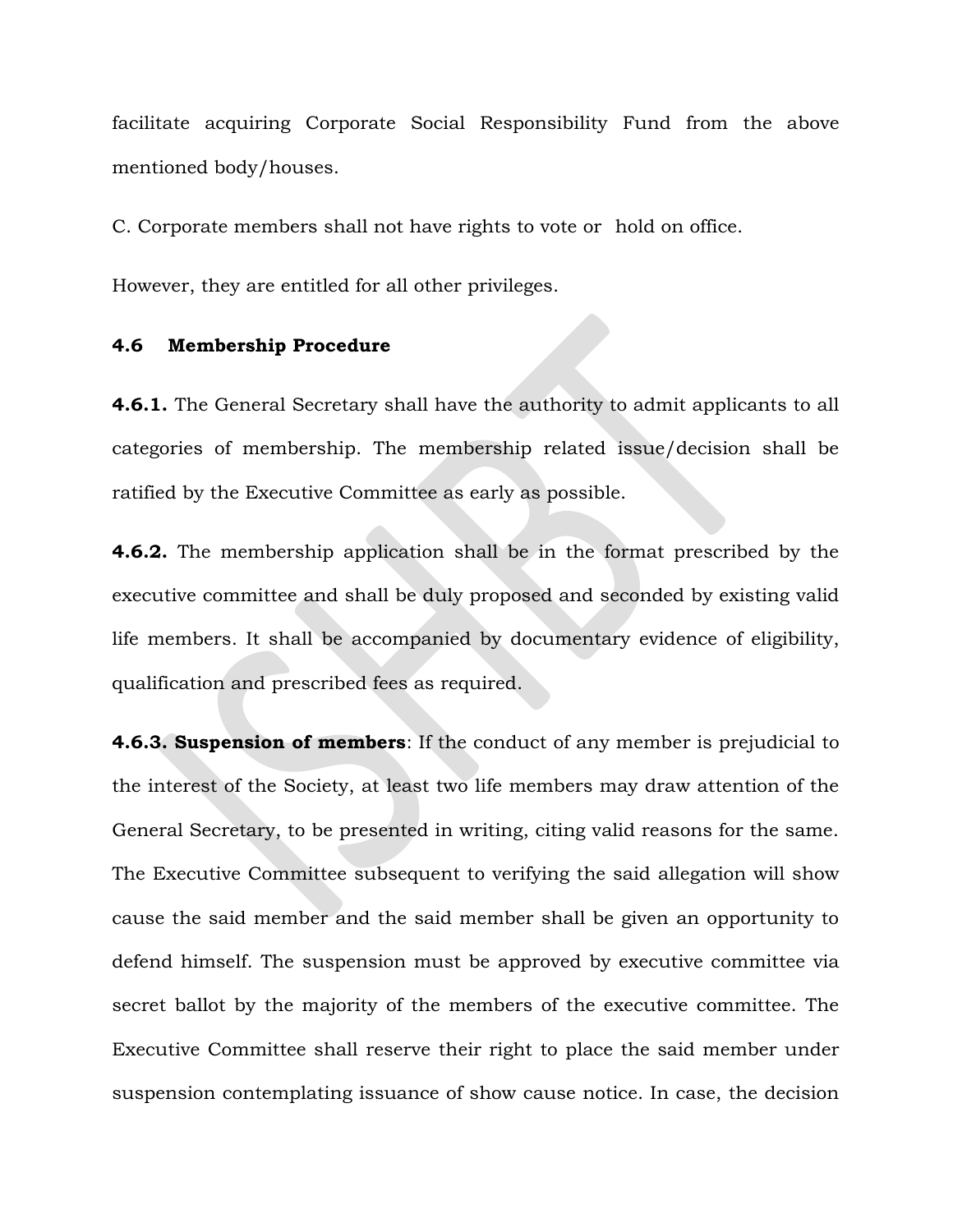regarding suspension fails, subsequent to the necessary ratification from the General Body meeting, the suspension shall be deemed to have been revoked.

4.6.4. Cessation of Membership: For cessation of the membership subsequent to the suspension of any members as stipulated in Article 4.6.3, the cessation must be approved by secret ballot of at least three-fourths (majority) of the members of the Executive Committee. Such action shall be subject to ratification by at least three fourth of the members attending annual general body meeting who must approve the action of the executive committee for the cessation to become effective. Cessation of membership can also be by resignation, removal or by death.

4.6.5. Removal of Office Bearers: To remove an Office bearer of the Society, it may be done on the ground of undesirable conduct, prejudicial to the interest of the Society and/or incapacity or incompetence. There should be a majority of two-third of the members of the Executive Committee, followed by ratification of members by simple majority in the next General Body Meeting.

**4.6.6. Register of Membership:** A register of members containing their names and addresses shall be maintained. All changes in the status of members or their addresses shall be recorded and updated frequently. A complete list of members shall be circulated to all members once in three years. Register of the members shall be updated and be made available in the Society website.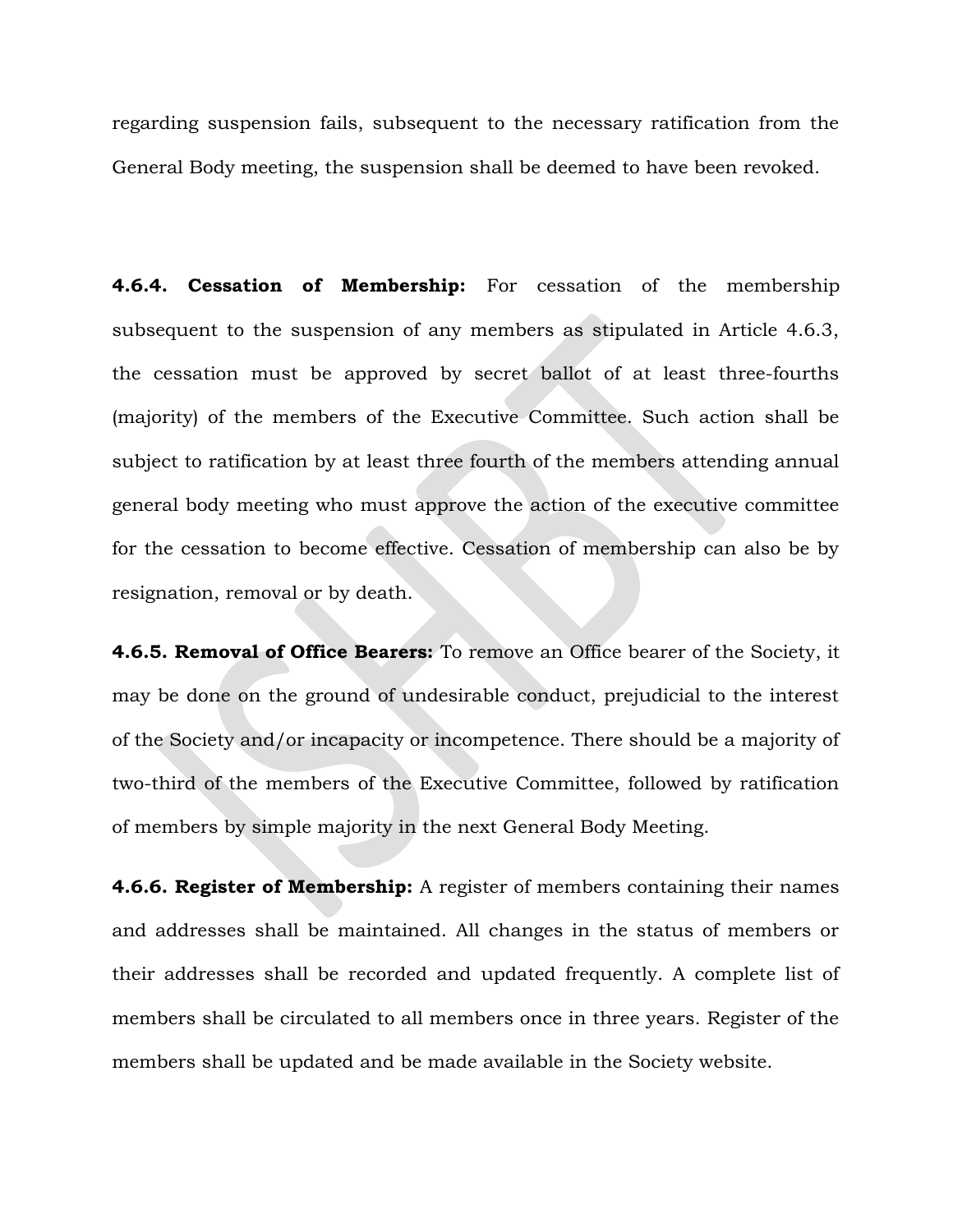**4.6.7. Resignation:** A member wishing to resign his/her membership shall inform the Hon General Secretary in writing to that effect as and when he/ she desire to resign. However, the Society will offer its benevolence and would opt for reconciliation, as it would not like to lose any member. In the event if the reconciliation fails, the member may be discharged subject to payment of all dues. However, there should not be any bar for a member, who has ceased to be a member to become a member again subject to acceptance by executive committee.

# Article V: Members 'of the Executive Committee and their Terms of Office.

5.1. The office of the society shall be managed by the Executive Committee. The executive committee shall consist of seven office bearers, six executive committee members & three ex-officio members. The office bearers of the society shall be the President, President elect, Immediate past president, Vice president, Hon. General Secretary, Hon. Joint Secretary, Hon. Treasurer. The Ex-officio members are Hon. Chief Editor of the Journal, Dean and Hon. General Secretary of Indian college of Haematology, who will have no voting rights in executive committee

5.2. The tenure of office of the president, President elect, immediate past president, shall be one year. The year shall be counted after the annual general body meeting up to the next one. The tenure of office for Vice president, Hon.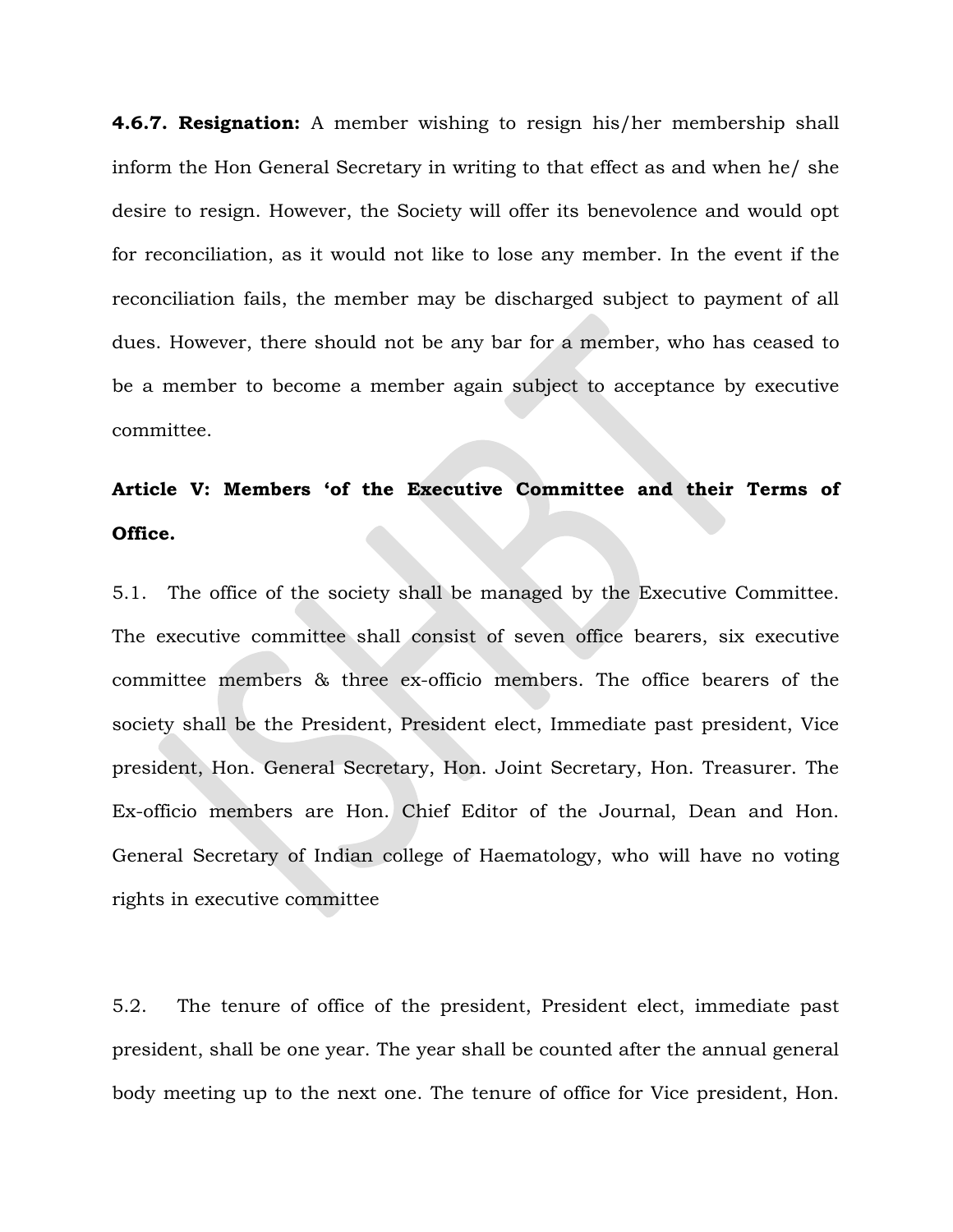Gen. Secretary, Hon. Joint Secretary, Treasurer, Hon. Chief Editor of the Journal and elected members of executive committee shall be three years. The president shall not seek re-election to any position of the executive committee in future. The other office bearers shall not be eligible for re-election to the office for more than two consecutive terms.

5.3. Hon. Editor of the Journal of Indian Society of Haematology will be selected by Executive Committee of Indian Society of Haematology in consultation with the Chief Editor and term will be three years. In absence of the Honorary Chief Editor, the Editor will function as acting honorary Chief Editor with all privileges/prerogatives.

#### 5.5. Election to be conducted by Election Commission and its function:

The electoral process will be conducted by the Election Commission. The members of the Election Commission shall include President, Immediate Past Presidents, the President-Elect and Hon. General Secretary. Any member contesting in that year will not be included. Meetings of the Election Commission shall be chaired by the President. The Hon. General Secretary shall be the Member Secretary of the Election Commission and all the correspondence regarding the election process shall be the responsibility of the Member Secretary. In case the General Secretary is contesting in that year, then the Election Commission will authorize the Hon. Joint Secretary or any other executive members as member Secretary.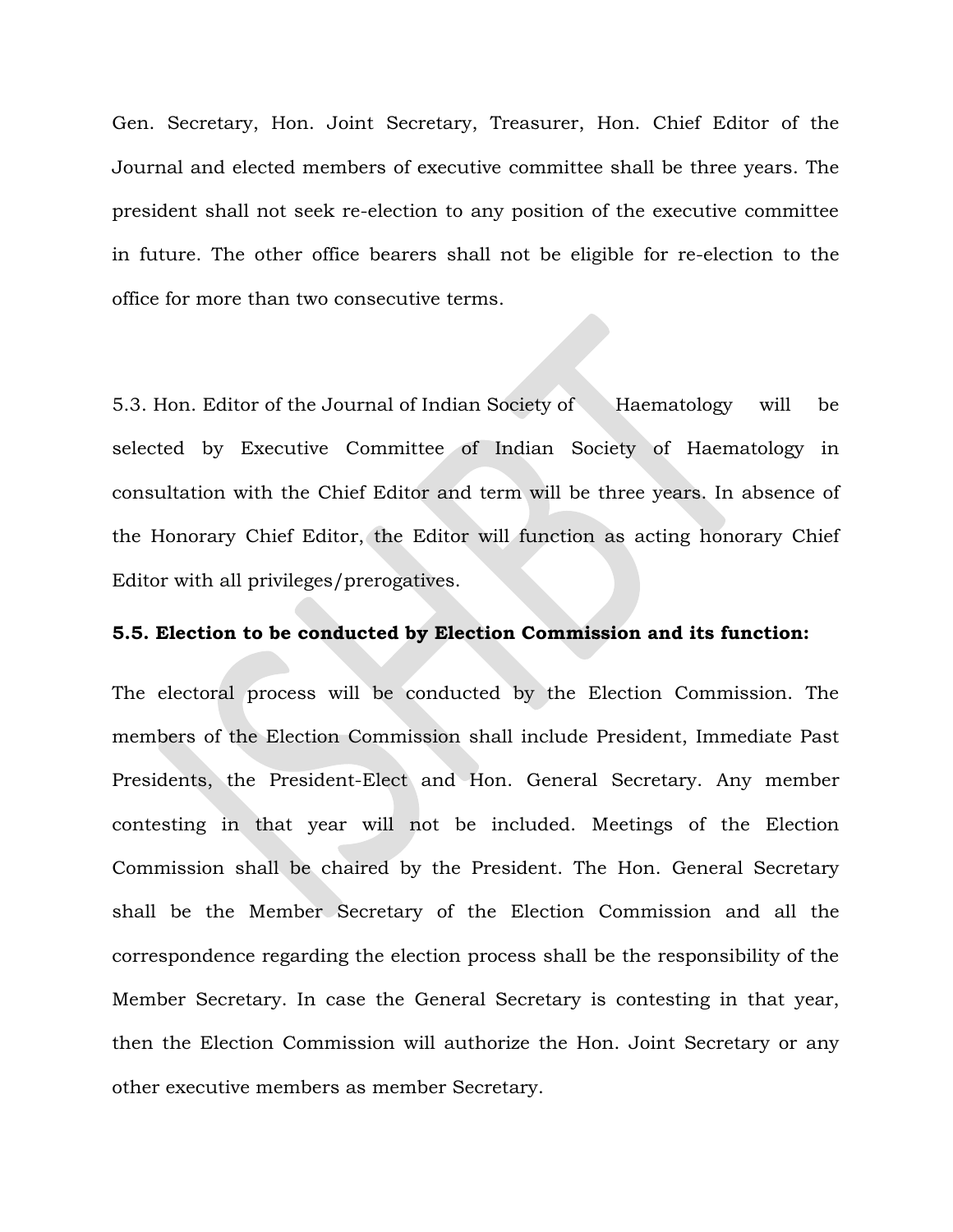The functions of the Election Commission shall be:

a. To supervise the smooth conduct of elections.

b. To finalize the election schedule and also the dates for various components of the elections.

c. To scrutinize the nomination forms and declare the list of the eligible candidates.

d. To scrutinize the CV of the contesting candidates for various positions for any inaccurate declarations.

e. To receive the complaints about malpractices by the contestants and decide upon the most appropriate course of action after discussion among the Election Commission members.

f. To supervise the process of counting of votes.

g. Election Commission shall oversee the conduct of E-voting to ensure its accuracy, fairness and confidentiality.

### 5.6 MODES OF ELECTION:

a) Electronic voting system/online voting system

b) Through Printed Ballots

c) Hybrid mode (Combination of the two)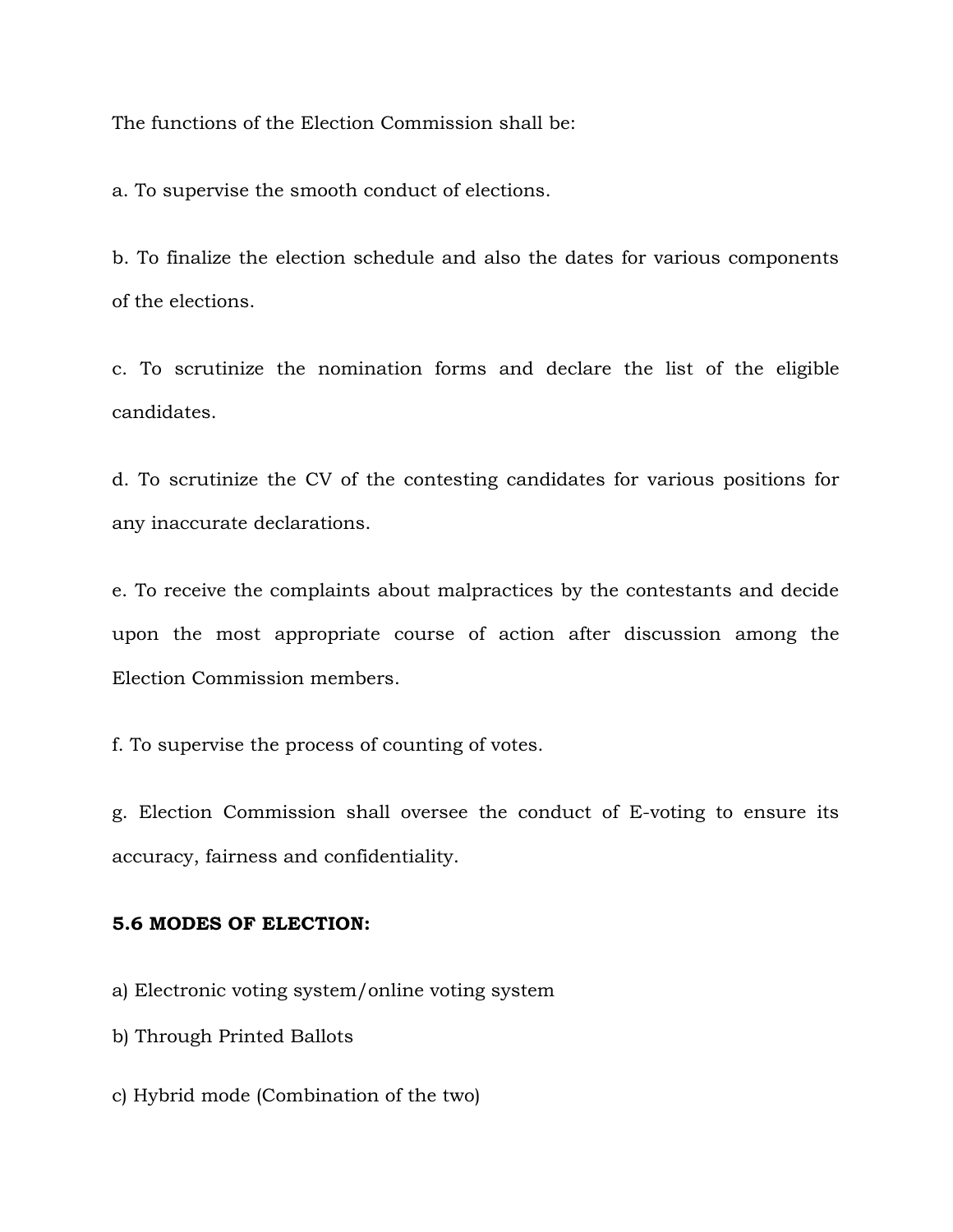The election preferably will be held via electronic /online voting system. But the liberty as to the mode (i.e in either one of the two modes, online or offline and /or a combination of both) of conduct of the Election shall be decided by the Election Commission and Executive Committee.

#### 5.7. ELECTION: ELIGIBILITY

**5.7.1** The members of the executive committee shall be elected by Printed ballot/e-ballot from the eligible voter of the Society. Each eligible member will be entitled as many votes as there are vacancies. No prospective candidate being entitled to more than one vote from one voter.

5.7.2. Eligibility for the post of president elect, vice president, Gen. Secretary, Joint Secretary, Treasurer and Chief Editor shall have held an elected position in the Executive Committee for at least one term.

5.7.3. Eligibility for all other positions shall be a continuous membership of the Society for at least three years.

**5.7.4.** A member shall not contest simultaneously for more than one post (i.e., of President-elect, Vice president, Gen. Secretary, Joint Secretary, Treasurer and EC member).

#### 5.8. ELECTION PROCEDURE:

**5.8.1**. By 1<sup>st</sup> June, the member secretary of the Election commission shall send (email/postal) to each member a list of vacancies in the executive committee and invite nominations for these vacancies. The format of nomination paper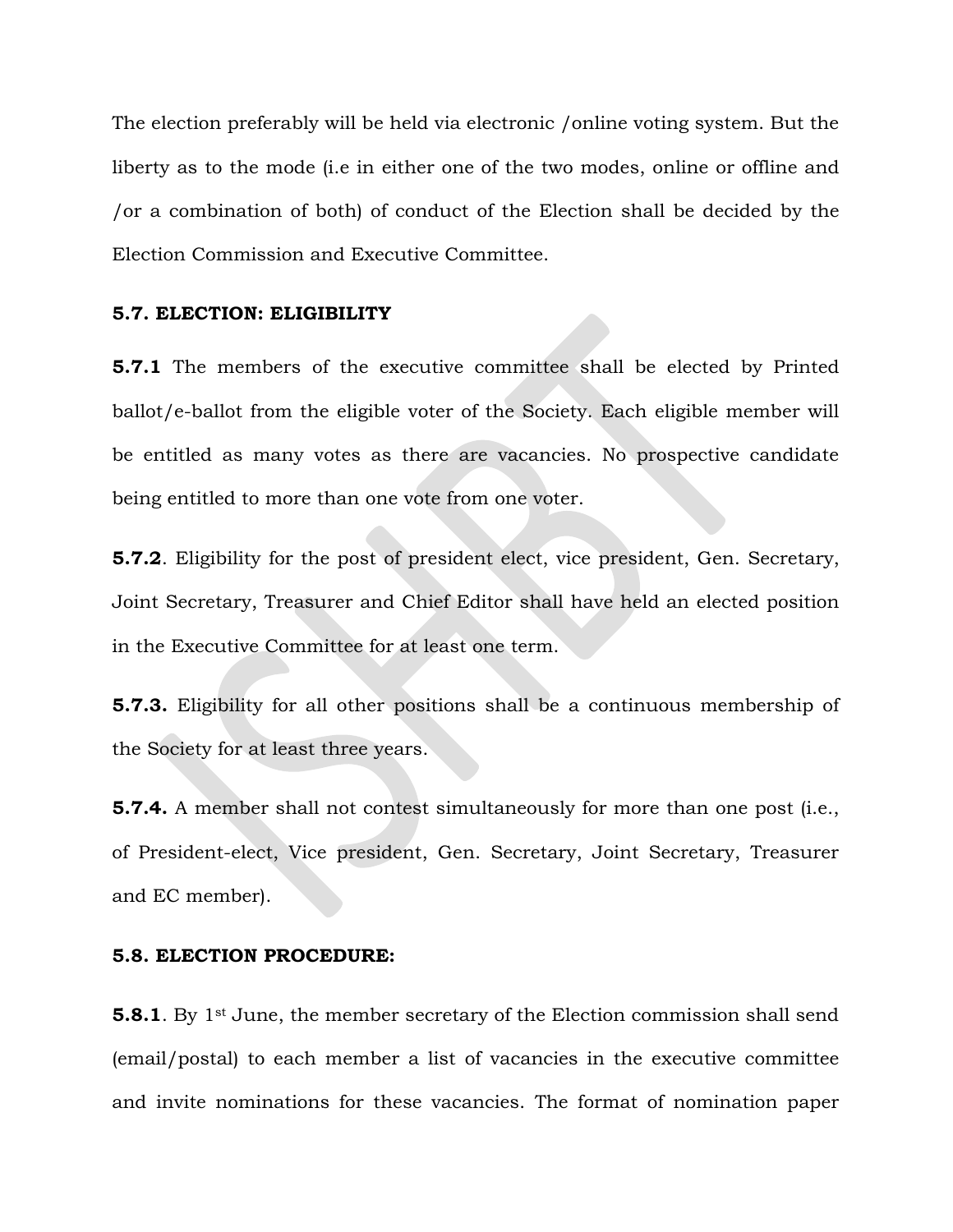which shall set out the candidate's name and address and the office for which the candidate is nominated, shall be proposed by one voter member, seconded by another voter member and duly signed by the candidate signifying his/her willingness to stand for the election and to serve the executive committee if elected. There shall be a separate nomination paper for each candidate and for each post. These nominations must reach the member secretary of the Election commission not later than 5th July by registered/ speed/ courier post.

5.8.2. The member secretary of the Election commission shall inform by email, the contesting candidate of all the nominations received for the post they are contesting and if any one wishes to withdraw his/her nomination, he/she should inform the member secretary of the Election commission in writing on or before 20th July.

5.8.3. By 10th August, the member secretary of the Election commission shall send these nominations, if after scrutinising nomination paper it is found that the number of nominations for each category exceeds the seats on the executive committee. The ballot format should bear the signatures of member secretary of the Election commission and President Elect.

5.8.4. In case of electronic/online voting system the voting system will be closed by 20th August, unless any valid reason for some reasonable delay. In case of Printed Ballots, all ballot papers should be returned by post to the member secretary of the Election commission by 15th September. If the dead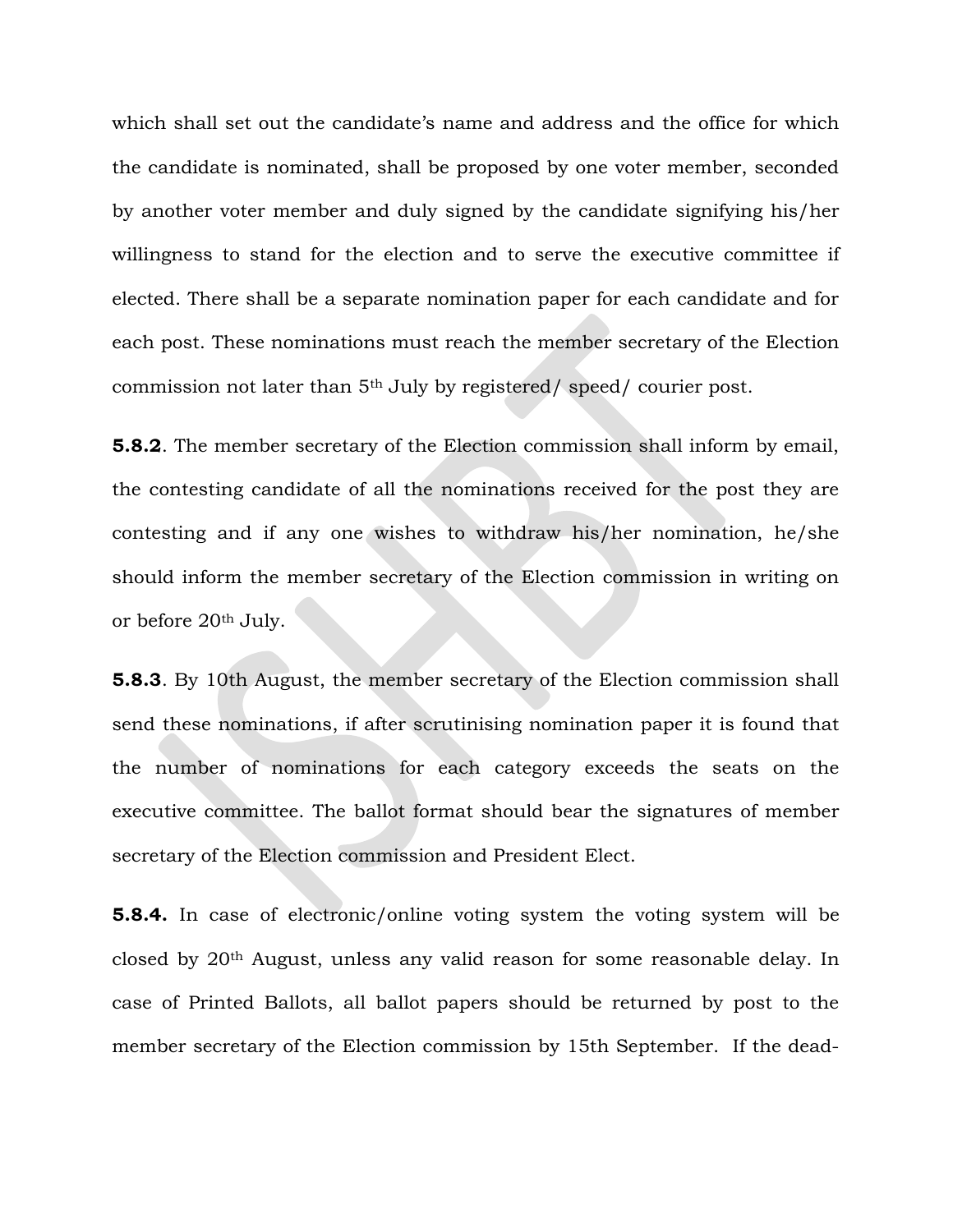line for any of these procedures falls on a Sunday or a holiday, delivery by post on the next day shall be considered as the dead line.

**5.8.5.** In case of a vacancy arising out of an uncontested position the executive committee in the next meeting will fill up the vacancy by co-opting for one year, election will be held in the following year for remaining period tenure.

5.8.6. Any executive committee member may resign his / her position by giving notice in writing to the Gen. Secretary or the President. However, the Society will offer its benevolence and would opt for reconciliation, as it would not like to lose any member. The resignation shall take effect from the date of its acceptance by the executive committee.

**5.8.7.** If a vacancy occurs in any office otherwise than by efflux of time, the executive committee shall co-opt a member to fill his vacancy - not withstanding anything contained in clause 5.8.5 and 5.8.6.

### 5.9. ELECTION -ELECTRONIC VOTING SYSTEM

In Electronic Voting system, the voter can use their personal electronic devices to cast their votes.

The following procedure is adopted:

a) Electronic voting will be conducted using a commercially available webbased survey or voting system. The Executive Committee prior to each voting year will select the web-based system and will purchase a secure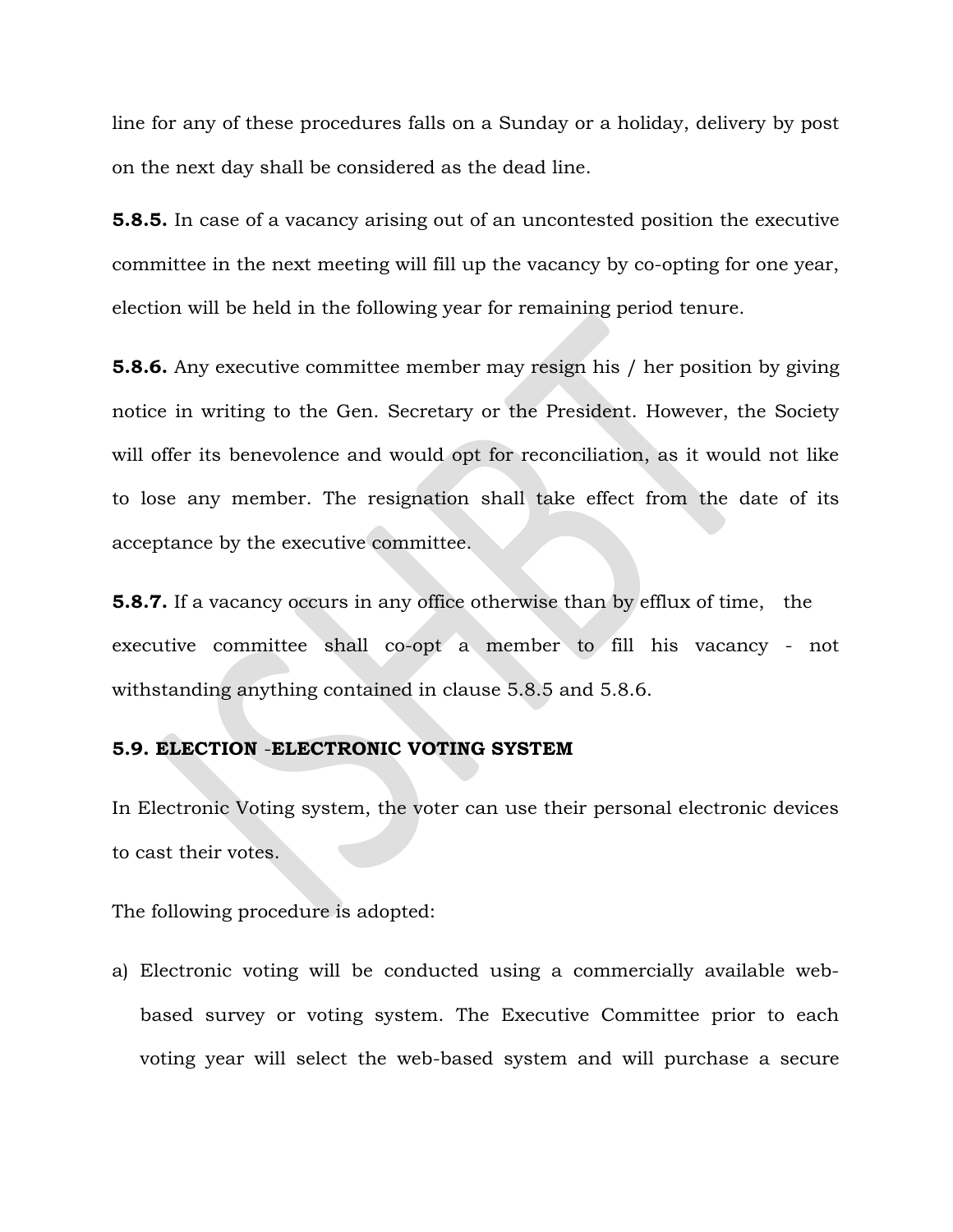account using funds from the ISH Account. Information regarding the security of the account will be distributed widely before each use.

- b) A database is to be maintained in which all the name of the voters with their complete information is stored.
- c) System Administrator/IT providers for online voting is to be selected by the Election Commission which may conduct meeting with the IT provider to ensure e -voting process is fool proof.
- d) The System Administrator/IT provider registers the voters by simply filling a registration form to register the voters.
- e) After registration, the voter is assigned a secret voter ID with which he/she can use to login to the system and cast his/her vote. If invalid/wrong details are submitted, then the person is not registered to vote.
- f) After the user successfully registers themselves, a link is sent on their respective E-mail IDs. The link is a key for the activation of the account of the user. The account is activated only after the user clicks on that link.
- g) The site will be activated only during the voting period. Once the user logs in, they will be provided with a One Time Password (OTP)/other security which has to be entered by the user before casting his/her vote. The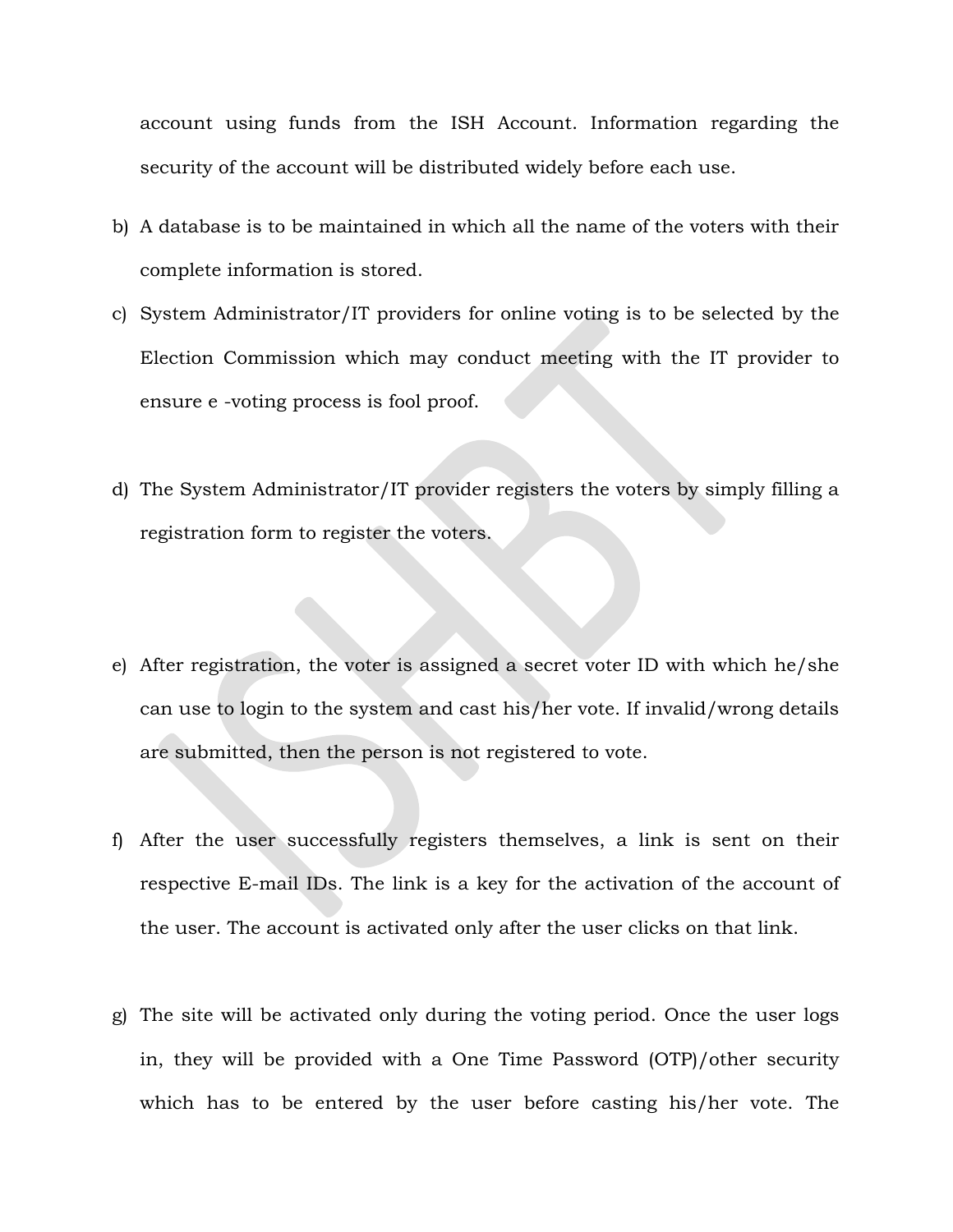password will be destroyed after casting of their respective vote. A receipt of the vote will be sent to the user on their respective E-mail IDs.

- h) Ballots will run for no less than ten (10) calendar days, and reminder emails will be sent automatically every three (3) days to voters who have not already voted. No preliminary election results will be reported. The election portal will be locked after the last date of elections.
- i) The IT provider and Election Commission shall be responsible to see that all possible security mechanisms are in place to avoid duplicate voting and bulk voting.
- j) Settings for confidential ballots will de-identify data; results will be stored on the internet site for the web-based system and deleted after six (6) months and in case of Printed ballots it will be archived for six (6) months.

# 5.10. Election counting process through printed ballot and/or online voting system

• **5.10.1.** The counting of votes will be done during the Election Commission meeting. The counting will be supervised by members in the presence of the nominees of the candidates if any. The candidates shall be intimated the venue and the time of counting. For electronic voting system, the individual votes are submitted in a database which can be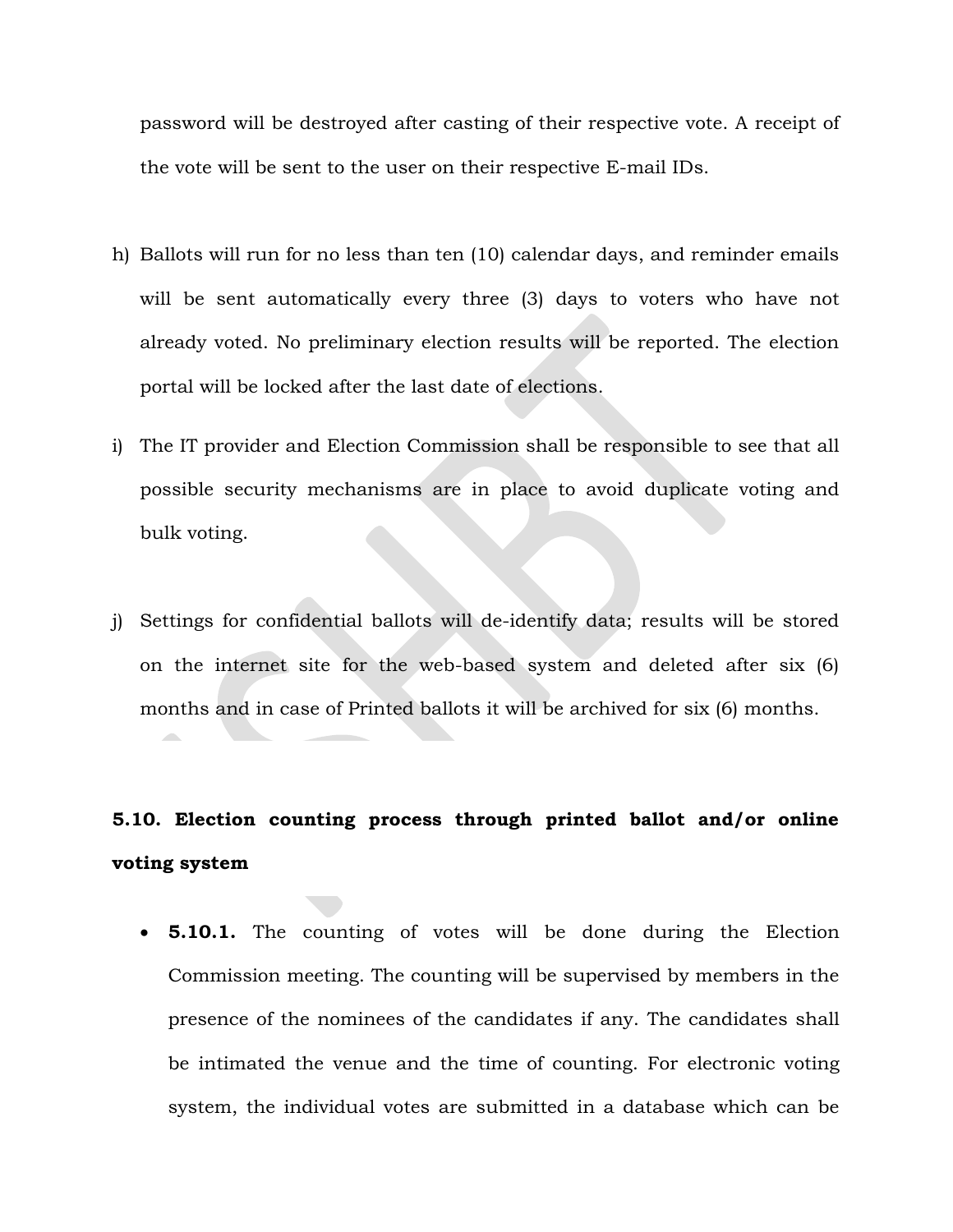queried to find out who of the aspirants for a given post has the highest number of votes.

**5.10.2.** In case of tie between two candidates for the same position, the winner shall be decided by toss of a coin in the presence of members of Commission and the candidates or their representatives. In the event of any conflict, the final decision will be that of the Election Commission.

5.10.3. The results will be informed to the Executive Committee and the contestants by member secretary of the Election commission.

5.10.4. The results of the election will be announced by the Hon General Secretary at the Annual General Body Meeting of the Society and duly elected members will assume office at the Valedictory function.

### Article VI: MEETINGS

6.1. Executive committee shall meet at least twice in a year. One meeting will be at the time of annual conference and other sometime in the mid-year. Meetings may be conducted in virtual mode also, if situation so warrants.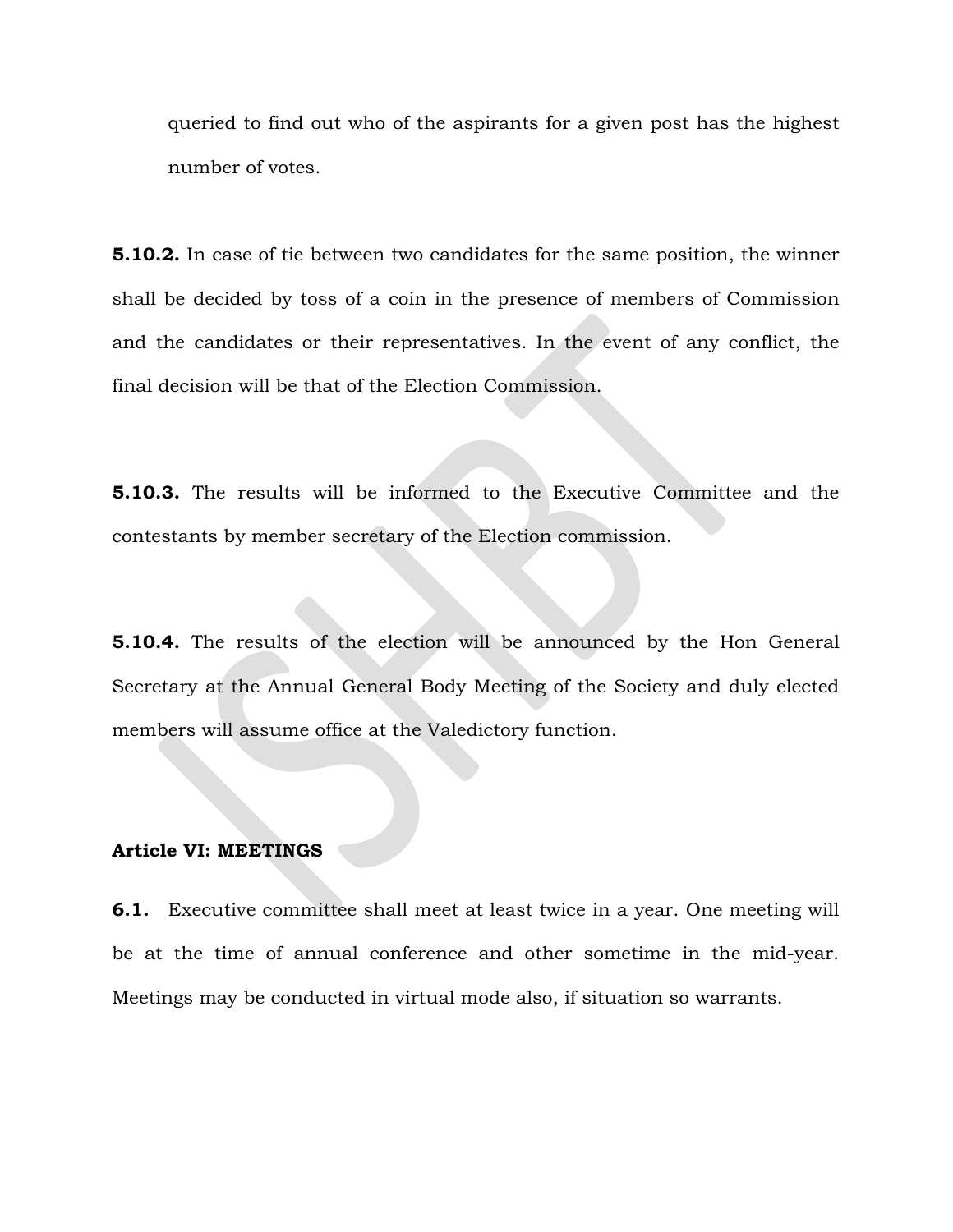6.2. A quorum for any meeting of the executive committee shall consist of at least four of the office bearers and at least three members of the executive committee present in the meeting.

6.3. Notice of executive committee meetings together with the agenda shall be posted to all executive committee members at least 2 weeks prior to the meeting, however in exigency and/or emergency, executive committee meeting can be held depending on the situation, as and when it is deemed necessitated.

6.4. The president shall preside over all meetings of the executive committee and the general body of the Society. If the president is not present, the vicepresident will preside the meeting. In the event, if the President is reluctant to preside over the meeting for some unknown reason /without any justification, then the General body /Executive Committee members may request the Vice President to preside over the meeting, as the case may be.

6.5. Annual general body meeting of the society shall be held each year on a day, time and place to be fixed by the executive committee. The notice and agenda for the annual general body meeting of the Society shall be posted at least 15 days in advance of the date fixed for the meeting. Annual general body meeting may be held on any day during the Annual Conference of ISH.

**6.6.** The General Secretary shall submit an annual report of the proceedings of the executive committee, and of the activities of the society together with a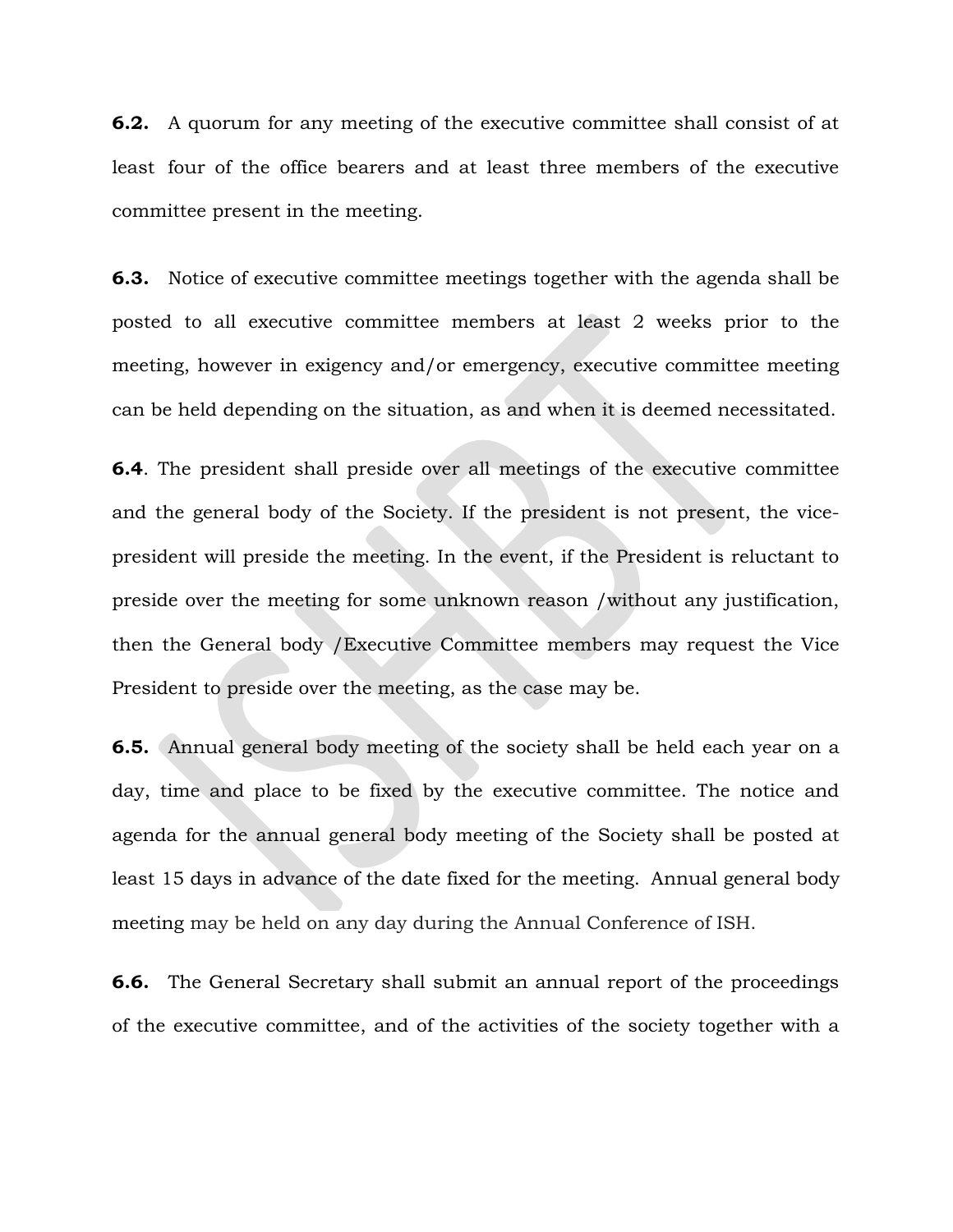statement of the assets and liabilities of the society and an abstract of receipts and disbursements during the year and the report of the auditors.

6.7. A Special General Body Meeting, proposed to be called, shall be called by the General Secretary and the proposal of special general body meeting shall be approved by the majority of EC members.

6.8. A requisitioned meeting can be made, if 1/3rd of the members of the society thinks fit, upon a requisition to be made in writing, addressed to the General Secretary and the date, time and place for the same is ought to be mentioned. The meeting should be confined strictly within the four corners of the agenda. The majority of the EC members will take a call on this and the same will be convened by the General Secretary.

6.9. The General Secretary shall, upon receipt of such a requisition, proceed to convene, which shall be held within sixty days from the date of receipt of such a requisition, at a place and time fixed by the Executive Committee.

**6.10.** At the special general body meeting only the business of which notice has been given or such questions as naturally arise there on shall be discussed.

**6.11.** If within half an hour from the time appointed for a special general body meeting there is no quorum (i.e., 1/3 of the total membership) the meeting, shall be dissolved.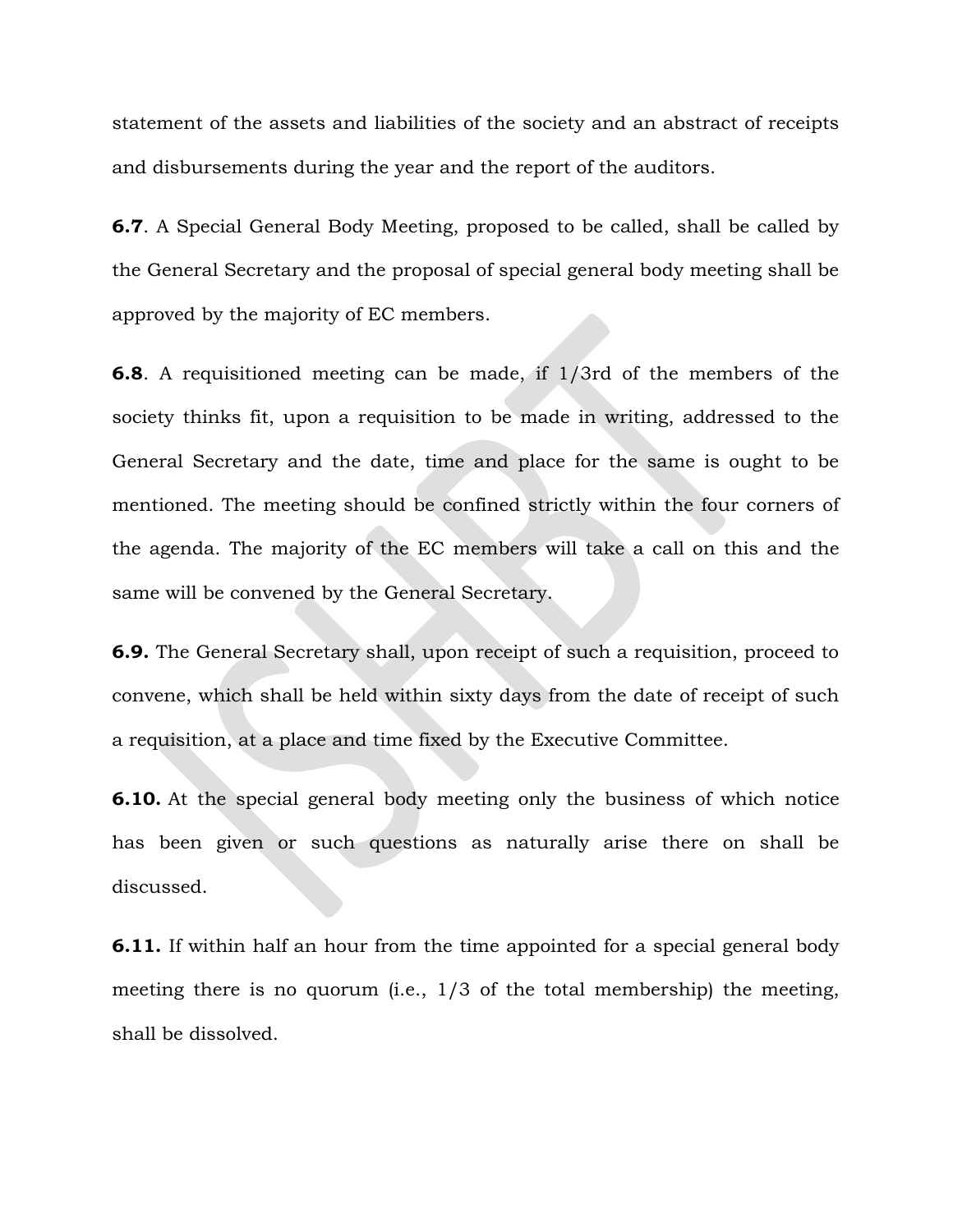**6.12.** Any member desiring to move a resolution at the annual general body meeting shall give notice of the same in writing to the Gen. secretary at least sixty days before the date fixed for the general meeting. The said resolution of the member will be examined by the EC Members, before placing it to the Annual General Body Meeting.

6.13. In the event if it is found that the General Body Meeting may not be concluded within the stipulated hours then the member present at the General body meeting may request the President to adjourn /defer the same. The adjourned meeting may be held in a different venue but no business shall be transacted at any adjourned meeting other than the business which was left unfinished at the meeting from which the adjournment took place.

6.14. Subject to the law being in force at that time the resolutions passed in a general body meeting shall be given immediate effect to by the office bearers of the Society, unless stated otherwise.

6.15. 1/15 (one fifteenth) of the members of the society shall constitute a quorum of transaction of business at a duly convened annual general body meeting.

6.16. Order of business of annual general body meeting: (1) Apologies; (2) Call to order; (3) Condolences; (4) Reading and confirmation of minutes of previous meeting; (5) Reports of General Secretary, Treasurer, Chief Editor of the Journal; (6) New business; (7) Declaration of results of election and induction of office bearers; (8) New Members (9) Discussion on the resolution for which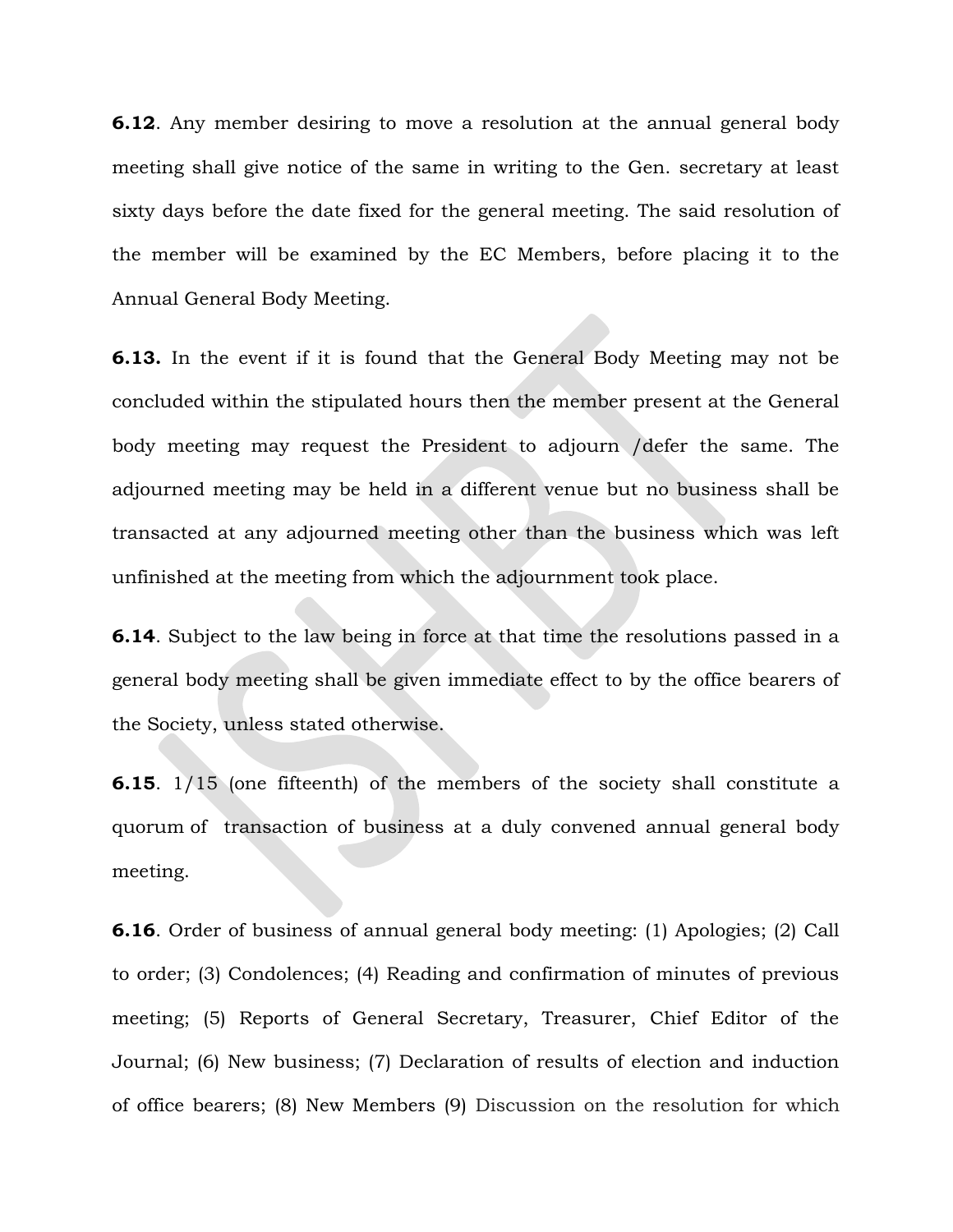any member has given notice under 6.12 (10) Any other matter with the permission of the President/Chair (11) Adjournment

#### Article VII: Amendments

Amendments to the rules and regulations shall be considered only at the annual business meeting of the Society. Proposal for amendments must be received in writing at least eight weeks before the annual meeting. It should be approved by at least two thirds of the members present at the annual business meeting. The Secretary shall then, within one month, circulate the proposed amendment together with a summary of the discussion at the general body meeting to all the members of the Society by email email/postal seeking their approval. Approval by at least 50% of the members by email/postal to the General Secretary shall be necessary for adoption of the amendment. The amendment proposal will be placed to the authority for its approval.

#### Article VIII: Duties of Officer Bearers of the Executive Committee

**8.1. President:** The president will preside over the general body and all other official meetings of the Society. The President shall guide the activities of the society to further the aims and objectives of the society. The President may allocate all or any of the powers and duties under this or any other clause of these rules to the Hon. Gen. Secretary. The office bearers and the retiring president shall possess the right to vote in common with the executive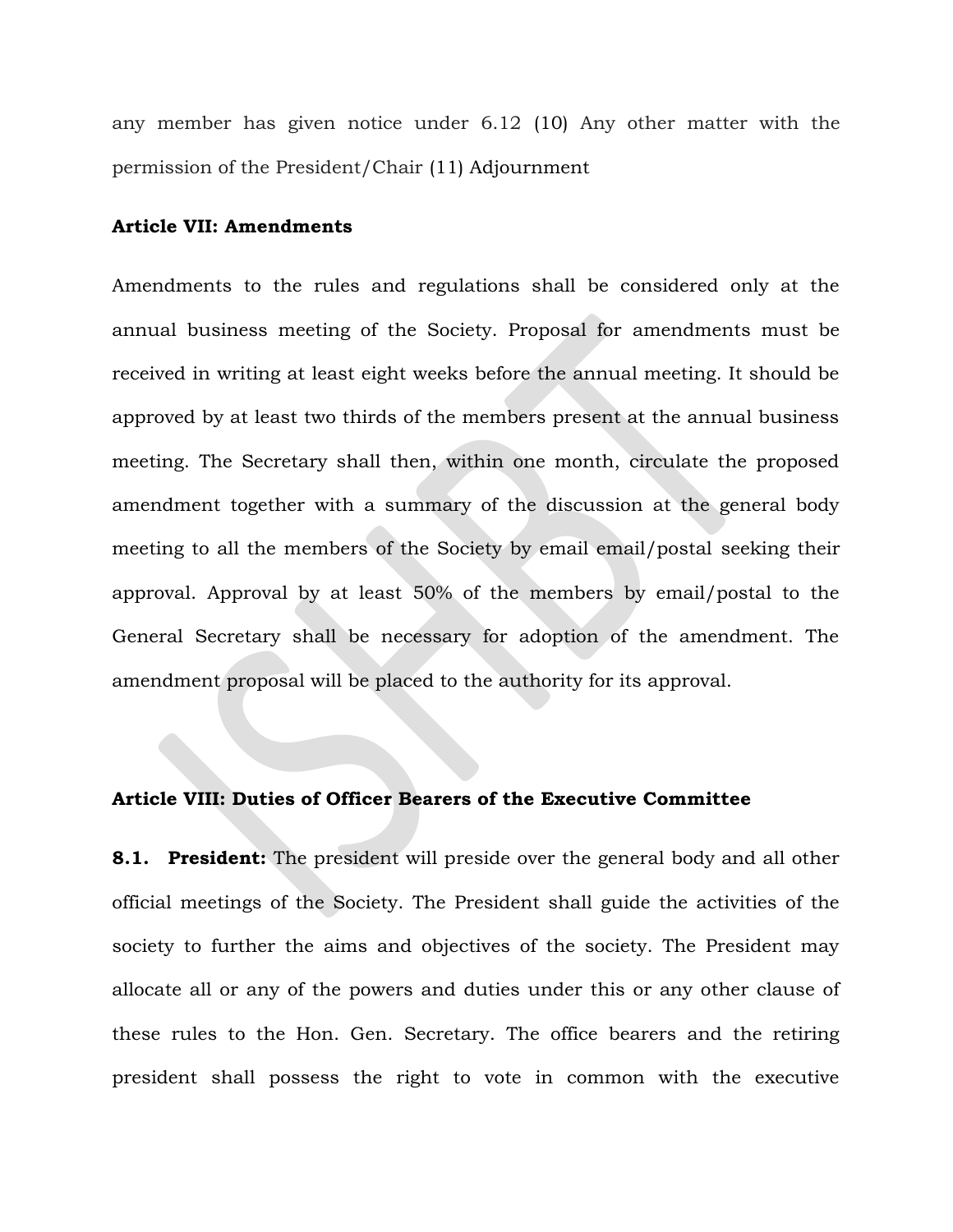committee members on all business matters coming up for discussion before the executive committee. In the event of a tie the president will be entitled to casting vote apart from the vote he has already exercised in common with the other members of the executive committee.

**8.2. Vice-President:** Vice president will preside over the meetings in absence of the president and /or in any exigencies, when it is deemed necessitated. He/ She will act according to the duties assigned by the president and help the president actively to further the aims and objects of the society in general. He/ She shall be an ex officio member of all committees appointed by the executive committee.

8.3. President Elect: Shall be an ex officio member of all committees appointed by the Executive committee.

**8.4.** General Secretary: Subject to the. Control and regulations of the executive committee, the General Secretary shall be responsible for carrying out the directions and decisions of the executive committee. In particular, General Secretary shall:

**8.4.1.** Convene meetings of the executive committee and general body meeting whenever necessary or called upon to do so.

**8.4.2.** Have administrative control over all the affairs of the society including appointment of any lawyer for seeking legal advice.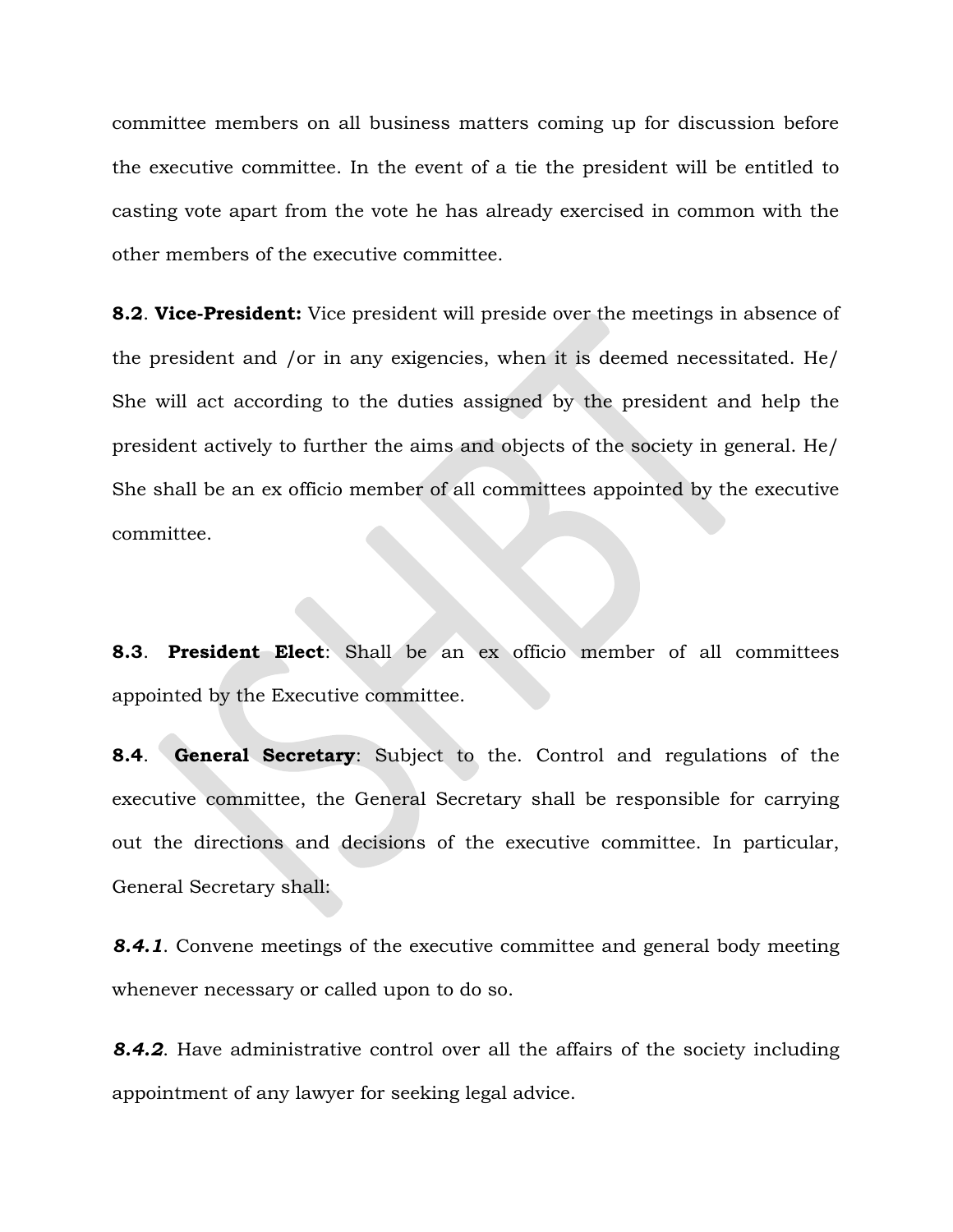8.4.3. Keep accurate minutes of all the meetings of the society and executive committee.

**8.4.4.** Prepare the annual report of the society.

8.4.5. Be in charge of the furniture, library and all documents and other assets of the society.

8.4.6. Collect all dues of the society and pay in all such amounts into the banking account of the society, and inform the Treasurer once every month of the moneys so paid.

**8.4.7.** To make long term planning for the outreach programmes which entails work like holding public awareness camp, screening programmes, health camp and any other works.

8.4.8 Make disbursements and maintain vouchers.

**8.4.9.** To facilitate selling of e-books, the necessary permission, registration (may obtain GST number etc) is to be made by the Secretary.

8.4.10. Perform such duties as are incidental to his office.

8.4.11. All notices, communications, letters, memoranda and other papers whether they are acts of the executive committee or of the general body shall be signed or authenticated by the Hon. gen. secretary and when so signed or authenticated shall be conclusive.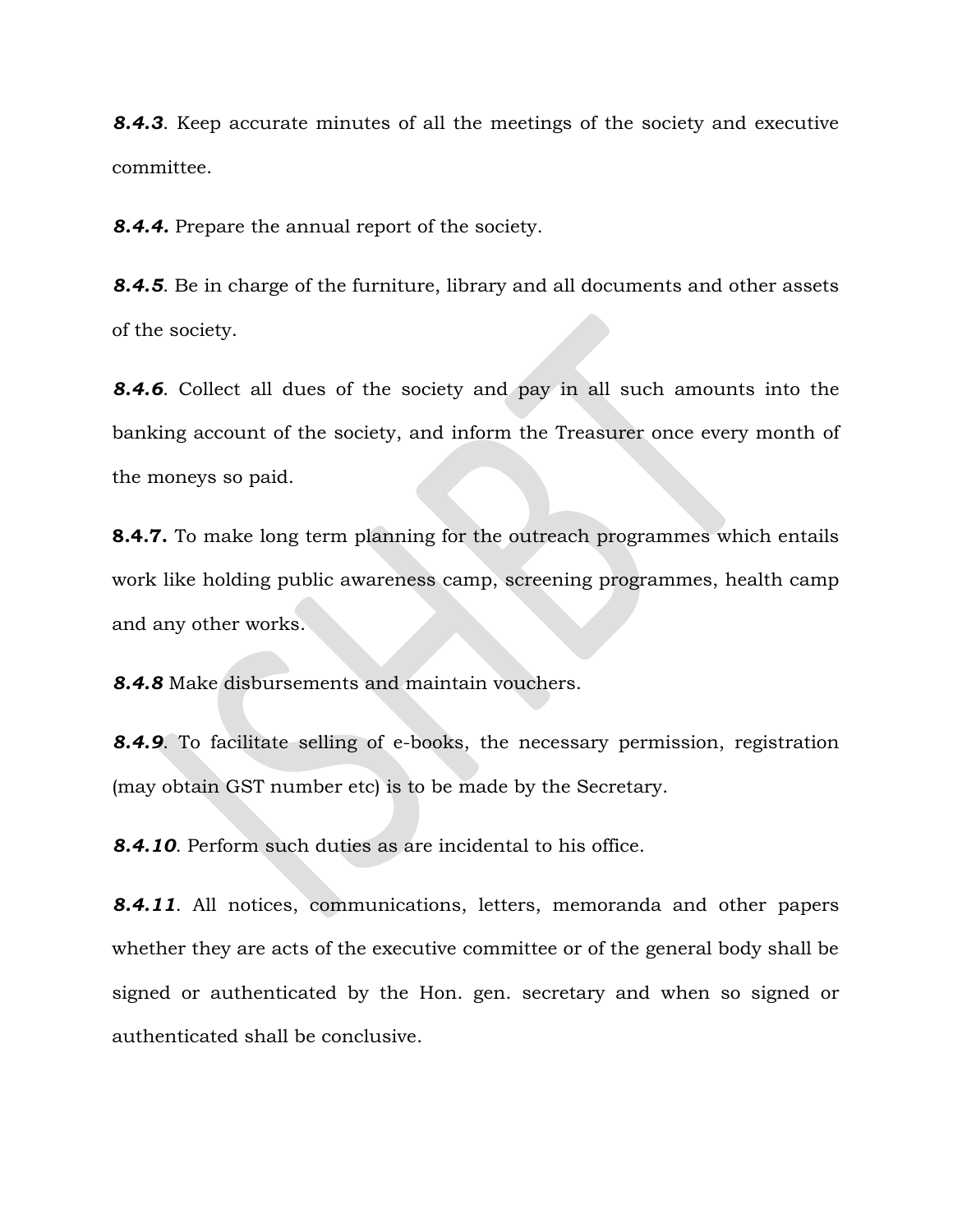**8.4.12.** The Secretary shall keep a correct and permanent record of the meetings and the transactions of the Society: The Secretary shall conduct the correspondence and perform such other duties as pertaining to the office of general secretary. He/she shall receive, and be custodian of the funds of the Society. At the beginning of the first executive committee meeting, he shall present a budget for the ensuing year which must be approved by the executive committee. He/she shall incur no additional expense during the term without the consent of a majority of the members of the executive committee.

8.4.13. General Secretary will regularly inform all the developments & activities of ISH to the President/Executive committee members.

**8.5. Joint Secretary:** The Jt. Secretary of the Association shall be responsible for all the affairs of the Association, in absence of the General Secretary. He/she will assist the General Secretary in the functioning of the Association as and when required. He/she will act according to any other duties assigned by the Executive Committee. The Jt. Secretary will ensure compliance and implementation of decisions and resolutions. He/she shall be an ex officio member of all committees.

8.6. Treasurer: Treasurer shall maintain true accounts of the funds and other assets of the society and of funds and other assets connected with or in any way controlled by the Society. The treasurer shall receive and be the custodian of the funds of the Society. At the annual meetings of the executive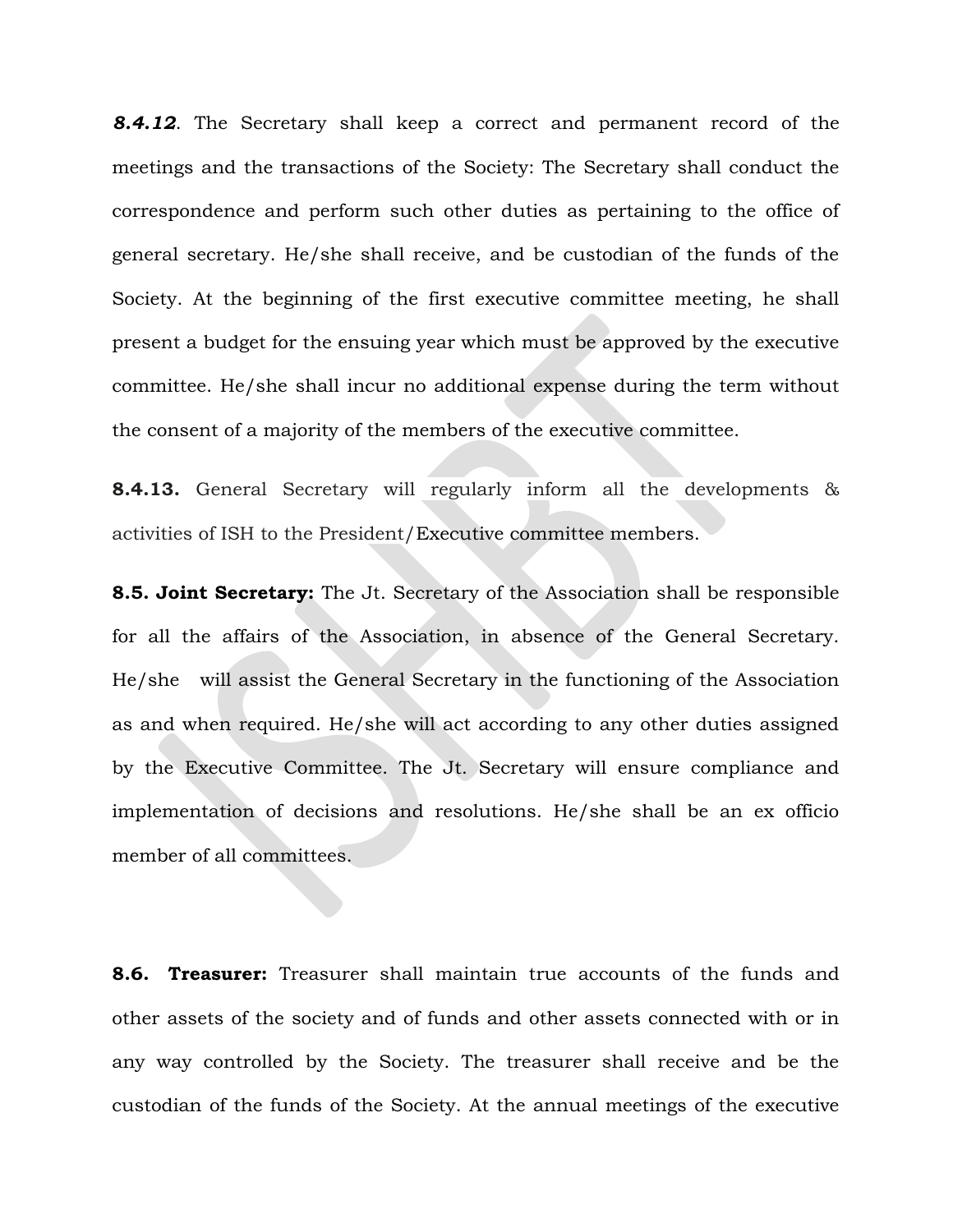committee and general body, he/she shall present audited accounts for the preceding years. The Treasurer shall open accounts in Bank and act as an authorized signatory, as may be necessary after due approval.

**8.7. The executive committee** shall be the executive and administrative body of the Society during the interval between the regular meetings and shall be empowered to enter into contracts and authorize such expenditure as may be necessary to carry on the affair and the business of the society. The executive committee shall supervise all the affairs of the society and decide on all matters of policy. Its action shall always be governed by the rules and regulations, and the by-laws of the Society. The accounts with the help of Treasurer of the Society shall be audited by an auditor appointed by the executive committee and approved by the general body. The Treasurer shall place the audited accounts before the annual general body meeting, with help of the auditor. The executive committee shall meet prior to the annual general body meeting of the Society.

**8.8. Chief Editor of Journal:** The Chief editor shall be responsible for all activities related to the official journal of the Association, Journal of Indian Society of Haematology and any other such publications as may be approved by the Executive Committee and the General Body. In absence of the chair of the Chief Editor, the Editor will function as Acting Chief Editor with all privileges/prerogatives.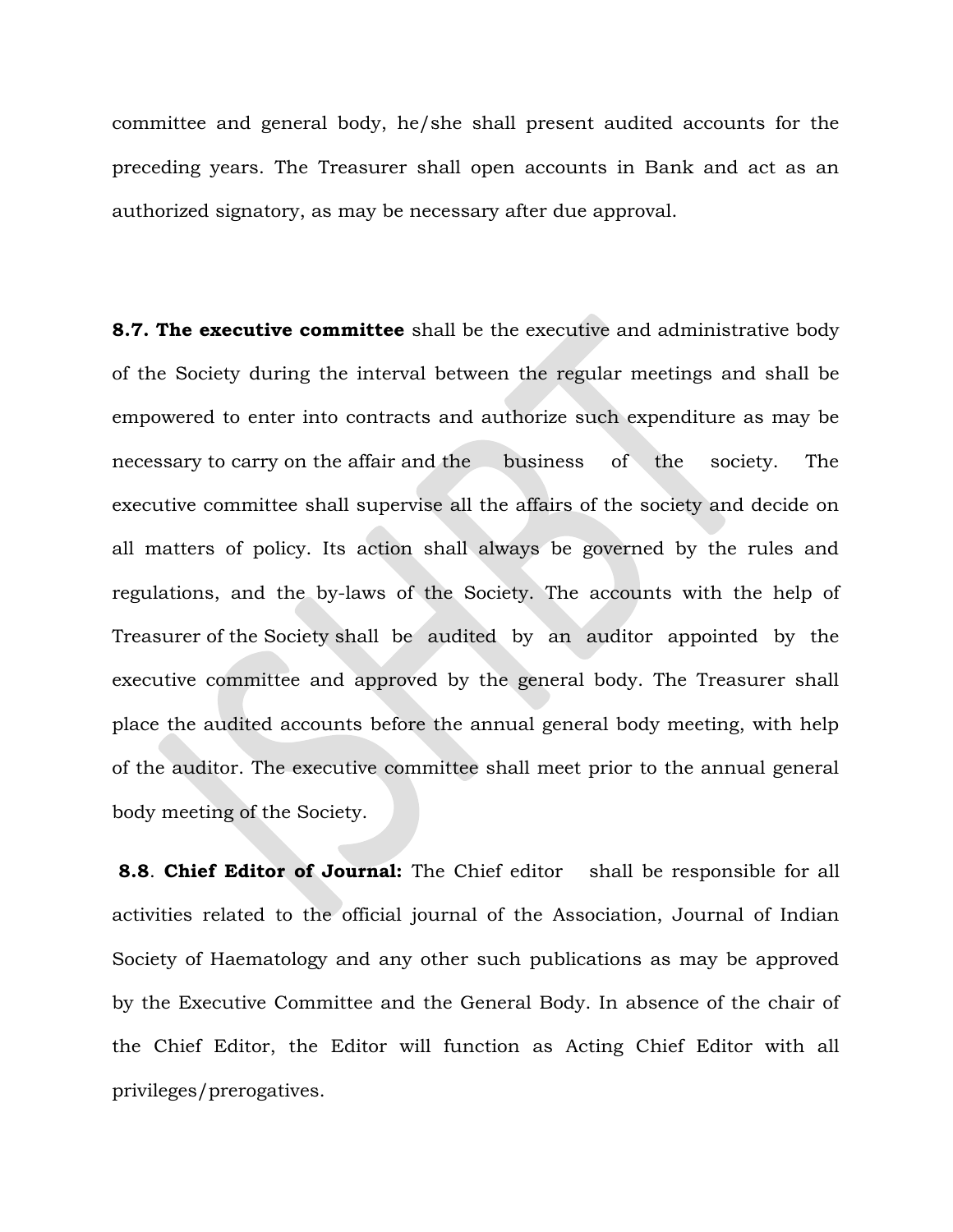**8.9.** Without prejudice to the general powers hereby confirmed, the executive committee shall have the following powers, that is to say, power:

**8.9.1.** To co-operate with other societies of individuals to promote the objects of the society, to co-operate, affiliate and lease with other bodies including ministries, departments of Govt. of India, various medical and international agencies, NGO and also to engage in such other forms of activities as may be decided upon from time to time for the purpose of carrying out all or any of these objects of the society.

8.9.2. To construct, provide, regulate and maintain buildings, rooms or other structures for the purposes of society and to other, add to or remove any of them.

8.9.3. To receive any gift or legacy of movable property (including money) either with or without conditions to promote the objects of the society. The contribution expects to be unconditional condition if any ought not to be contrary to the aims and object of the Society. The Secretary by applying discretion may not-accept conditional contribution keeping in the mind the spirit of the society.

8.9.4. To acquire by purchase, lease or otherwise any property, rights or privileges for the purposes of the society.

8.9.5. To organise branches/chapters of the society or to appoint representative and correspondents whether in India or elsewhere for promoting all or any of the objects of the society.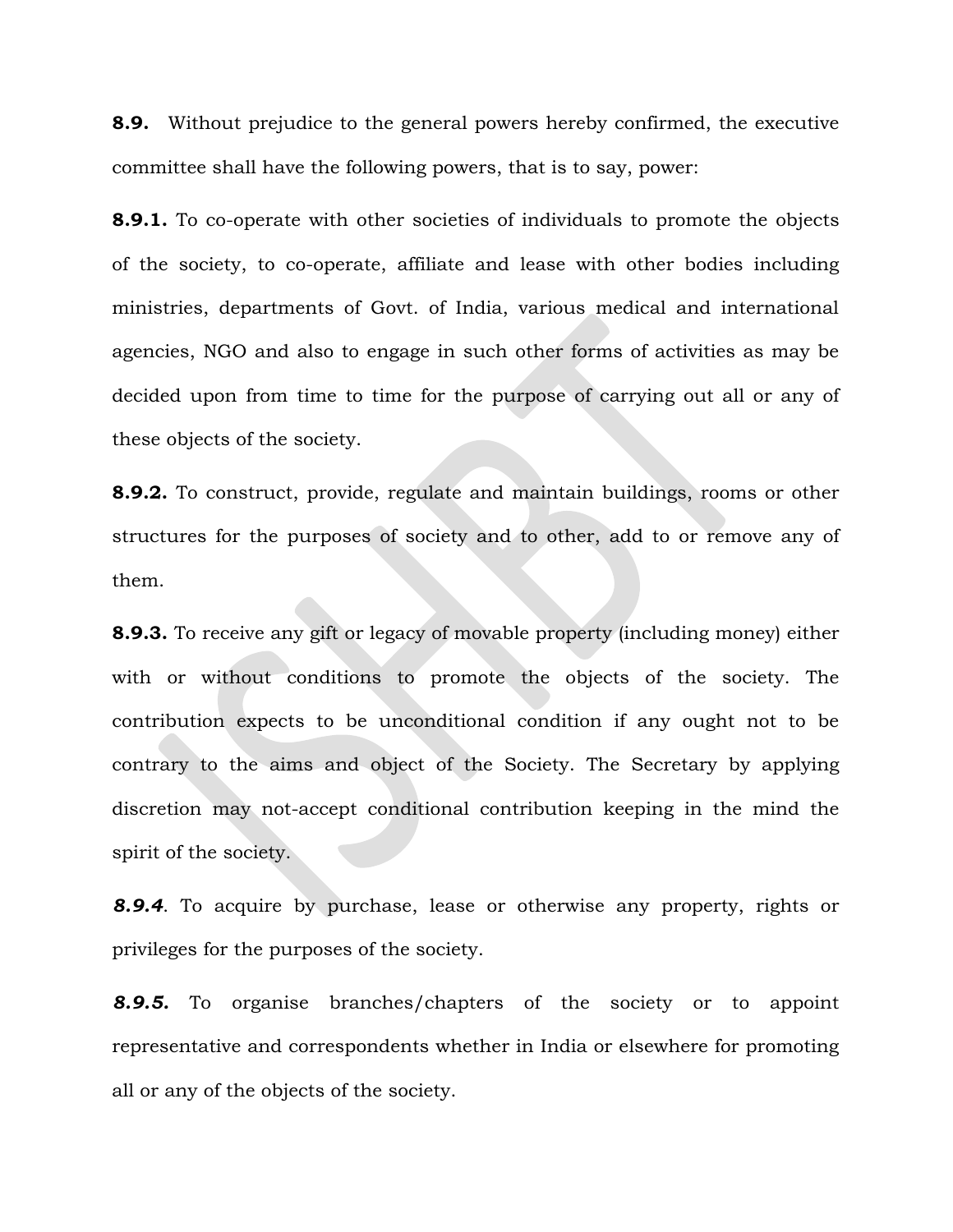**8.9.6.** To lay out, advance, invest, and deal with the society's money with or to such person and in or upon such Investments, securities and generally in such manner as may from time to time be determined.

**8.9.7.** To engage such officials, servants or other persons as may be found necessary or convenient for the conduct and management of the affairs of the society.

8.9.8. To do all such other acts as may be necessary, incidental, conductive or convenient to the attainment of the above objects or any of them.

8.9.9. To institute, conduct, defend, compound or abandon any legal proceedings by or against the society or otherwise concerning the affairs of the society and to compound and allow time for payment or satisfaction of any debts due and of any claims or demands by or against the society.

8.9.10. To refer any claim or demands by or demands by or against the society to arbitration and to observe and perform the awards.

**8.9.11.** To make and give receipts, releases and other discharges for money payable to the society and for the claims and demands of the society.

**8.9.12.** To receive donations and any other sums of money and all and any other materials, articles and things due to or intended for the society.

**8.9.13.** To incur all necessary expenses for the maintenance and carrying out of the objects and intentions of these: rules and memorandum of the society.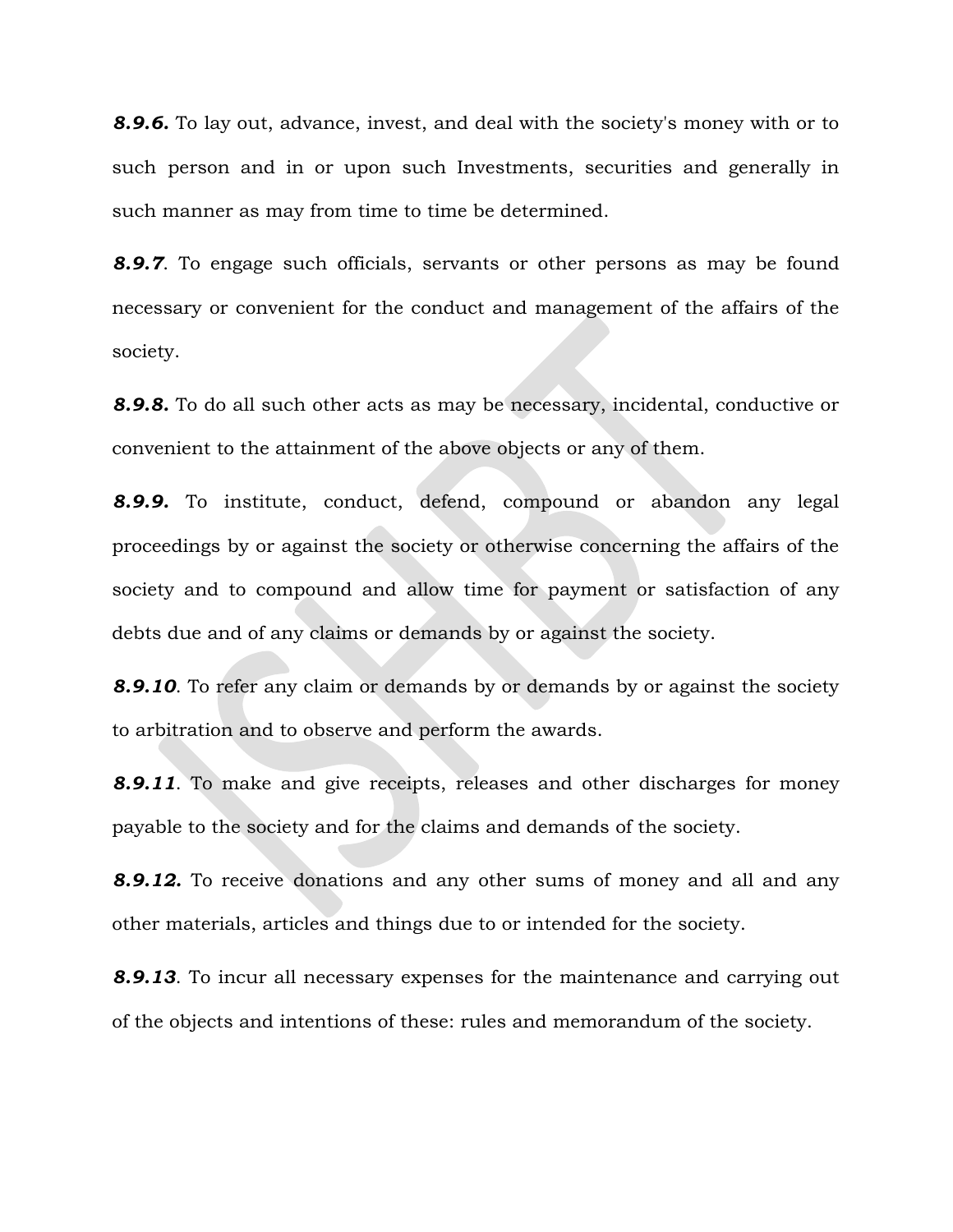**8.9.14.** To appoint one or more persons whether members or not to constitute a board of examiners, whenever necessary.

**8.9.15**. To appoint and at their discretion, remove suspend such managers, clerks, agents and servants for services as they may from time to time think fit and to determine their powers and duties and fix their salaries or emoluments and to require security in such instances and to such amount as they may think fit.

**8.9.16**. To appoint committees and to delegate, subject to such conditions as they may impose, any of their powers to such committees or such member or members of their body as they may think fit and evoke from time to time such delegation.

8.9.17. To nominate a chairman and a convenor from amongst the members of such a committee. The chairman will preside at such committee meetings and the convenor shall be responsible for convening, keeping accurate minutes for forwarding the reports of these committees to the executive committee. The President, Vice President the General Secretary and the Jt. Secretary will be exofficio members of these committees.

**8.9.18.** To incur expenses up to the amount of Rs.100, 000/- the General Secretary for necessitated purpose may do so independently without any prior approval.

**8.9.19**. To incur expenses, incur expenses up to Rs. 2, 00,000/- the General Secretary needs ratification from President and in case the amount exceeds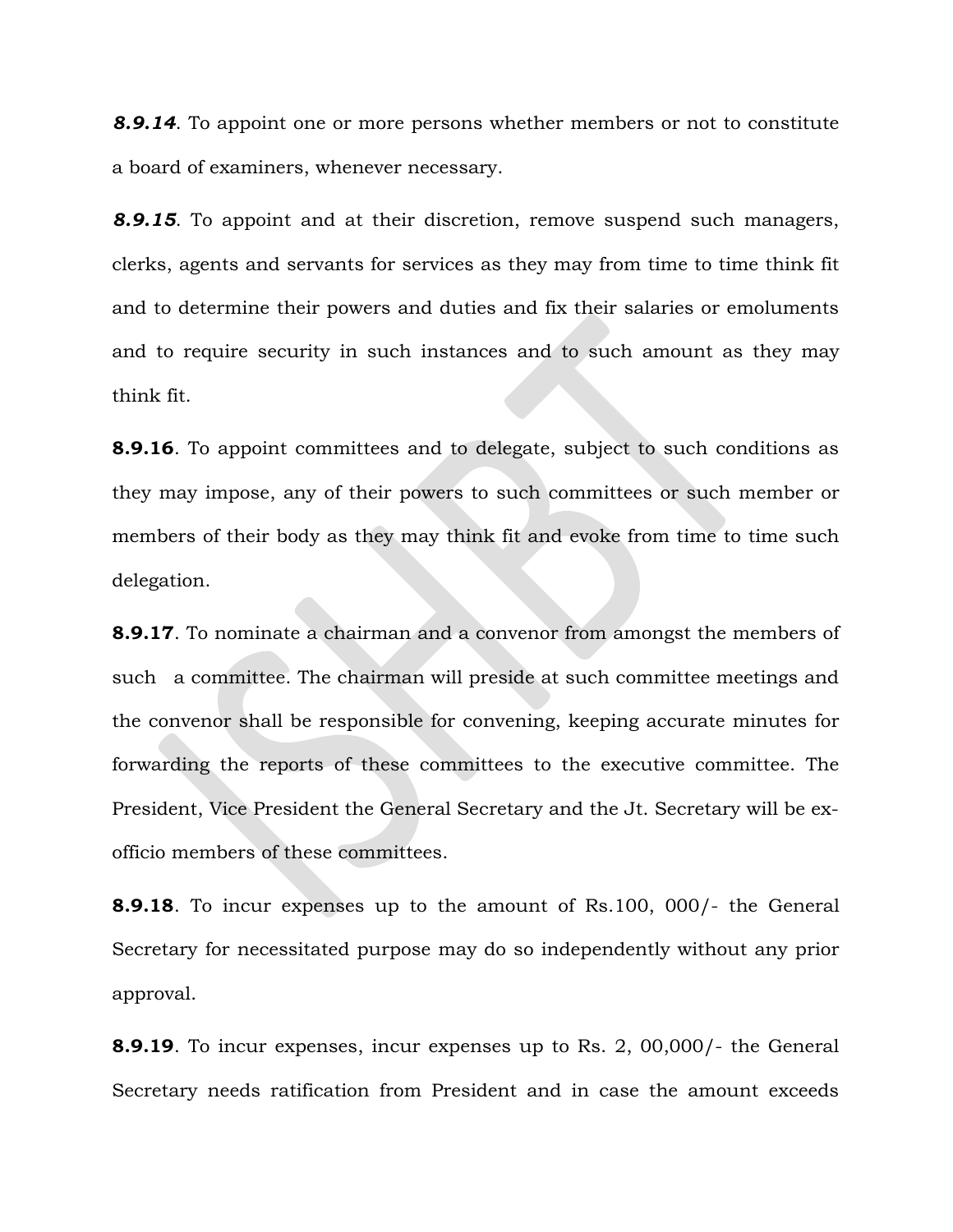more than Rs. 2, 00,000/- the same is to be ratified from the Executive Committee.

8.9.20. To take any decision in exigency or if the situation so warrants, the same would be taken by the General Secretary, subject to post facto ratification from the Executive Committee.

### Following powers will need prior approval of the General Body:

8.9.21. To sell, improve manage, develop, mortgage, lease or let, under lease or sub-let, dispose off, turn to account or otherwise deal with all or any part of the property of the society.

8.9.22. To acquire by purchase, lease or otherwise, for the society and property, rights or privileges which the society is authorised to acquire at such price and generally on such terms and conditions as they may think fit.

8.9.23. To enter into all such negotiations and contracts, and execute and do all such acts, deeds and things, in the name and on behalf of the society as they may consider expedient for or in relation to any of the properties, rights and privileges or the purposes of the society.

8.9.24. To borrow or secure the payment of any sum or sums of money for the purposes of the society.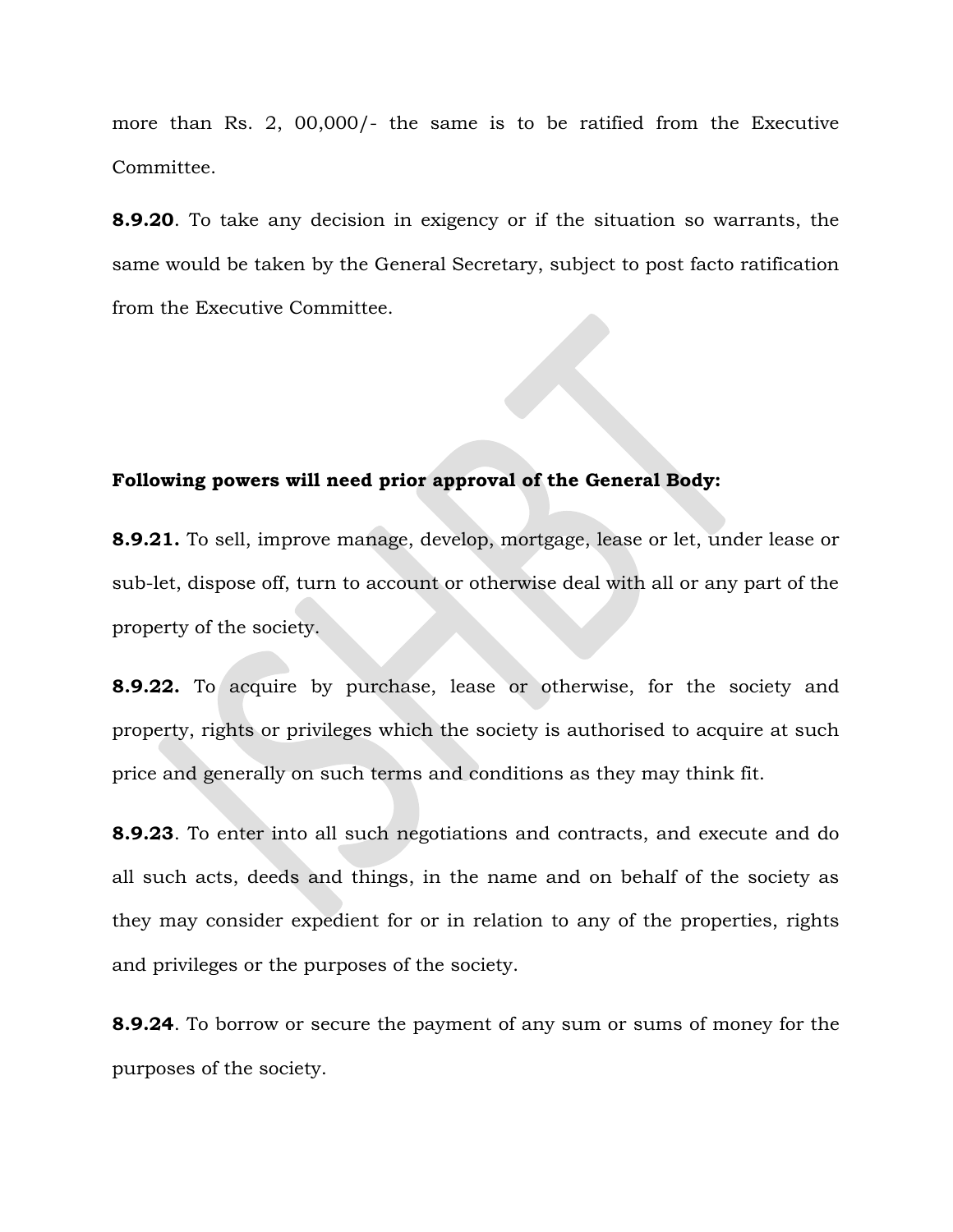**8.9.25.** To make, vary and repeal bye-laws for the regulation of the business of the society, its officers, managers, clerks, agents and servants.

#### Article IX: Property, Money & Accounts:

**9.1.** The property, moveable or immovable, belonging to the society shall vest in the Executive committee on behalf of the society.

9.2. No sale, exchange, mortgage, lease or other transfer or immovable property belonging to the society shall be valid unless at least the President or the Vice Presidents and the Hon. General Secretary shall execute the document of transfer with prior approval of the general body.

**9.3.** All moneys of the Society shall be deposited and / or invested: - in an interest bearing nationalized bank

9.3.1. In approved Bank or Banks.

**9.3.2.** In Government and other negotiable trustee securities or in any other mode permitted under the act or in accordance with the administrative orders of Government from time to time.

9.4. Accounts and other investments in the name of the Society shall be operated by the President, General Secretary, Treasurer and one member of the executive committee authorised for the purpose, each document being signed by any two of them.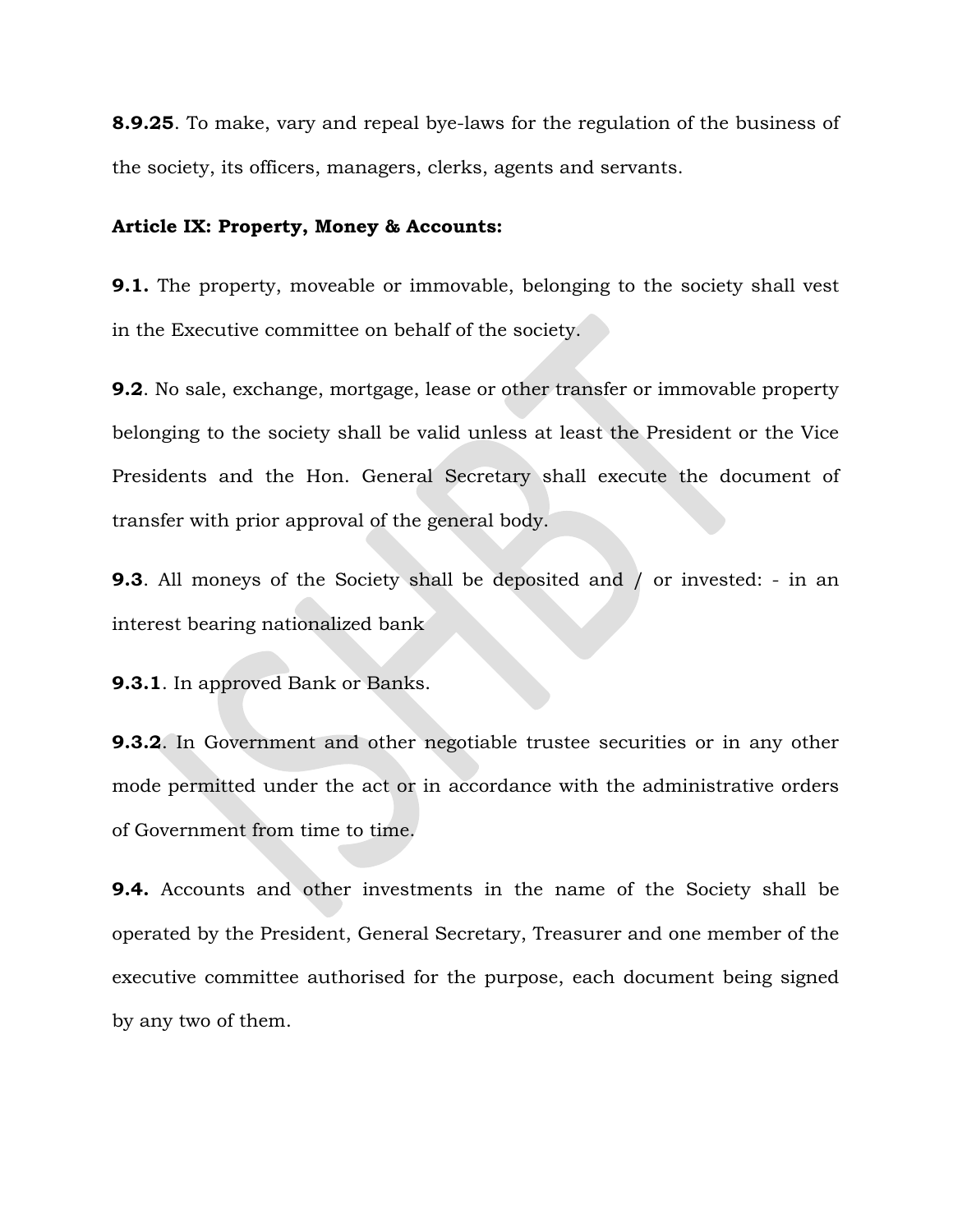9.5. The accounts of the society shall be audited annually on 31st of March every year by on auditor appointed by the executive committee.

# Article X: Order of Precedence, Protocol and Seating Arrangement

10.1. Suggested order of precedence is as under:

- 1. President
- 2. Immediate Past President
- 3. President Elect
- 4. Vice President
- 5. General Secretary
- 6. Joint Secretary
- 7. Treasurer
- 8. Elected Members
- 9. Chief Editor
- 10. Organising Secretary

10.2. Protocol and seating arrangements of various functions on dais.

10.2.1. At inauguration of the Conference: Appendix -A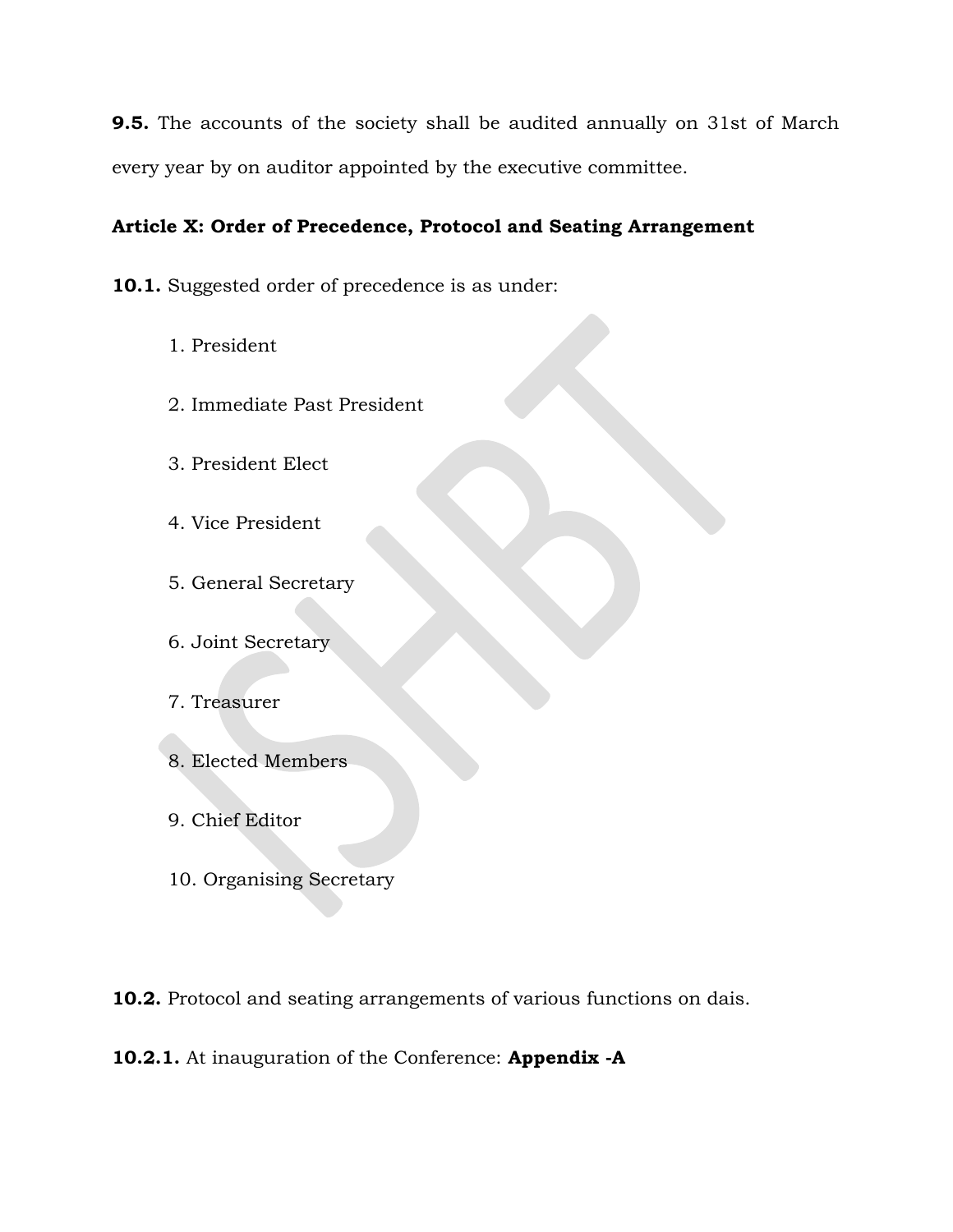#### 10.2.2. At inauguration of Scientific Session: Appendix -B

### 10.2.3. At inauguration of CME: Appendix  $-$  C

#### Article XI: Share of Fees to be paid to ISH

Out of the total fees collected from CME programmes of the annual conferences of the Society, 20% of the delegation fee from all categories of the delegates and 10% of the fees collected shall have to be paid to the society. All accounts of the conference shall have to be audited and a copy submitted to the Hon. General Secretary within six months by the organising secretary of the annual conference of the Society. In case, ISH will conduct the activities, this category will not be valid.

#### Article XII: Dissolution

In the event of winding upon dissolution of the Society, it will be done as per society Registration Act 1960.

We, hereby certify that this document is correct copy of the Rules and Regulations, and the By-laws of the Indian Society of Haematology.

Placed on 5th November, 2022 at 63rd annual general body meeting, Kolkata

#### Dr. Hara Prasad Pati Dr. Maitreyee Bhattacharyya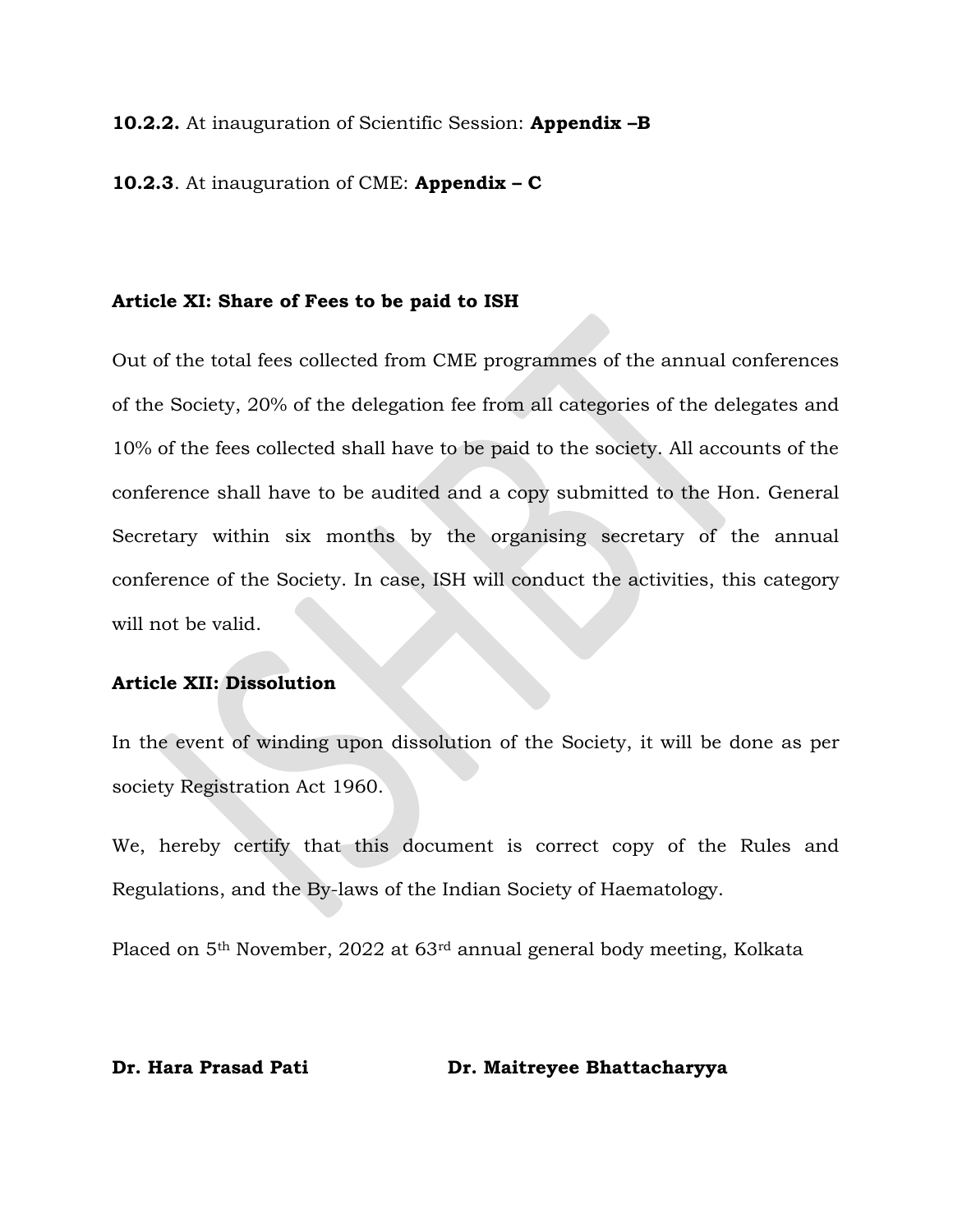President Hon. General Secretary

ISHBT ISHBT

Appendix A:

Seating arrangements on Dais at Inauguration of ISH Conference

Right Left

Local Committee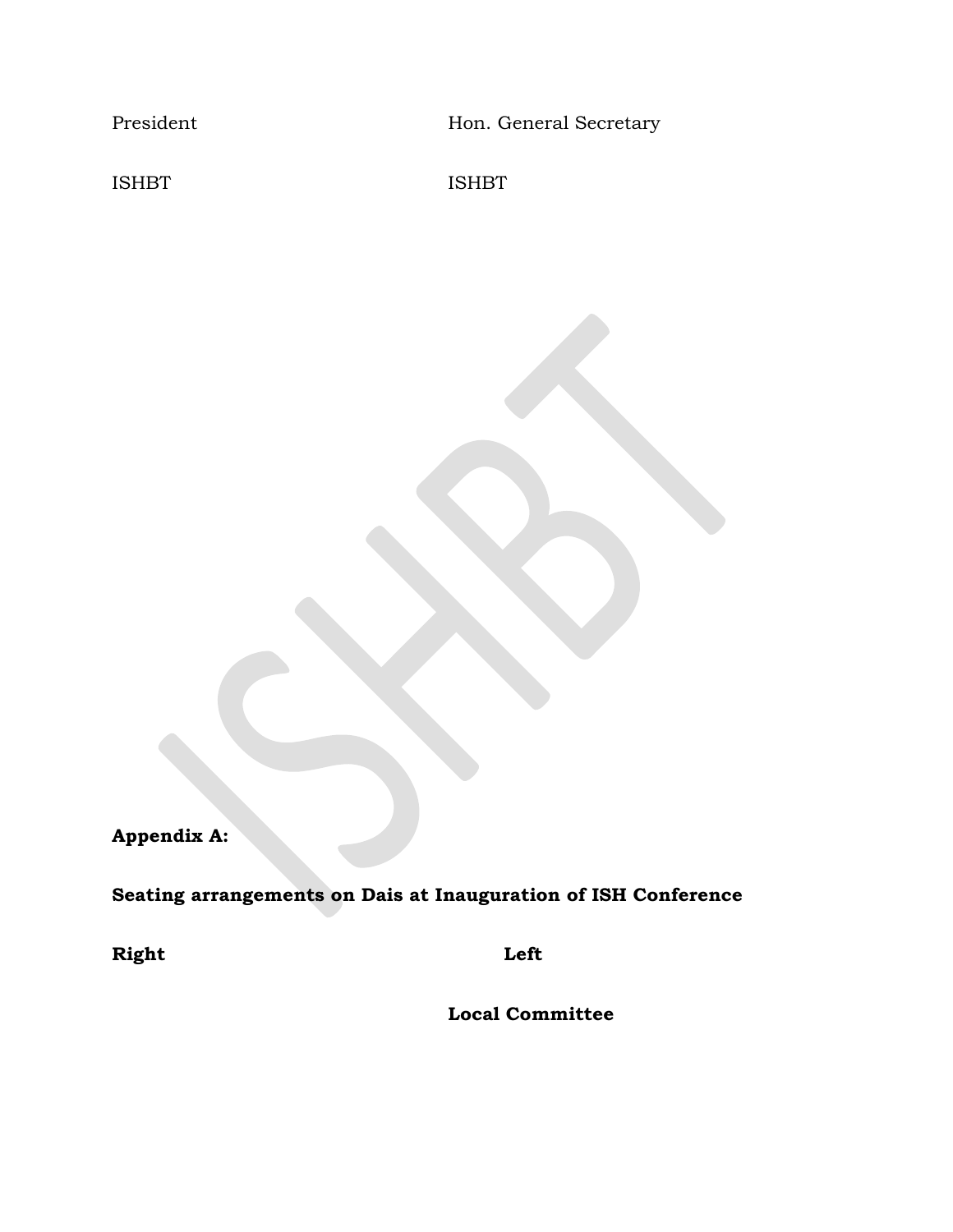| Hon       | Hon      | Presiden | Past     | Presiden | Chief |  |  |
|-----------|----------|----------|----------|----------|-------|--|--|
| Treasurer | Gen.     |          | Presiden | l t      | Gues  |  |  |
|           | Secretar | Elect    |          |          | t     |  |  |
|           | У        |          |          |          |       |  |  |
|           |          |          |          |          |       |  |  |

# Appendix B:

# Seating arrangements at inauguration of scientific programmes

## Right Left Left

| Hon<br>Gen. | President | Past      | President | Chief | Chairman                | Org.      |
|-------------|-----------|-----------|-----------|-------|-------------------------|-----------|
| Secretary   | Elect     | President |           | Guest | Organizing<br>Committee | Secretary |

## Appendix C:

Seating arrangements of Inauguration of CME programme

Right Left

Local Committee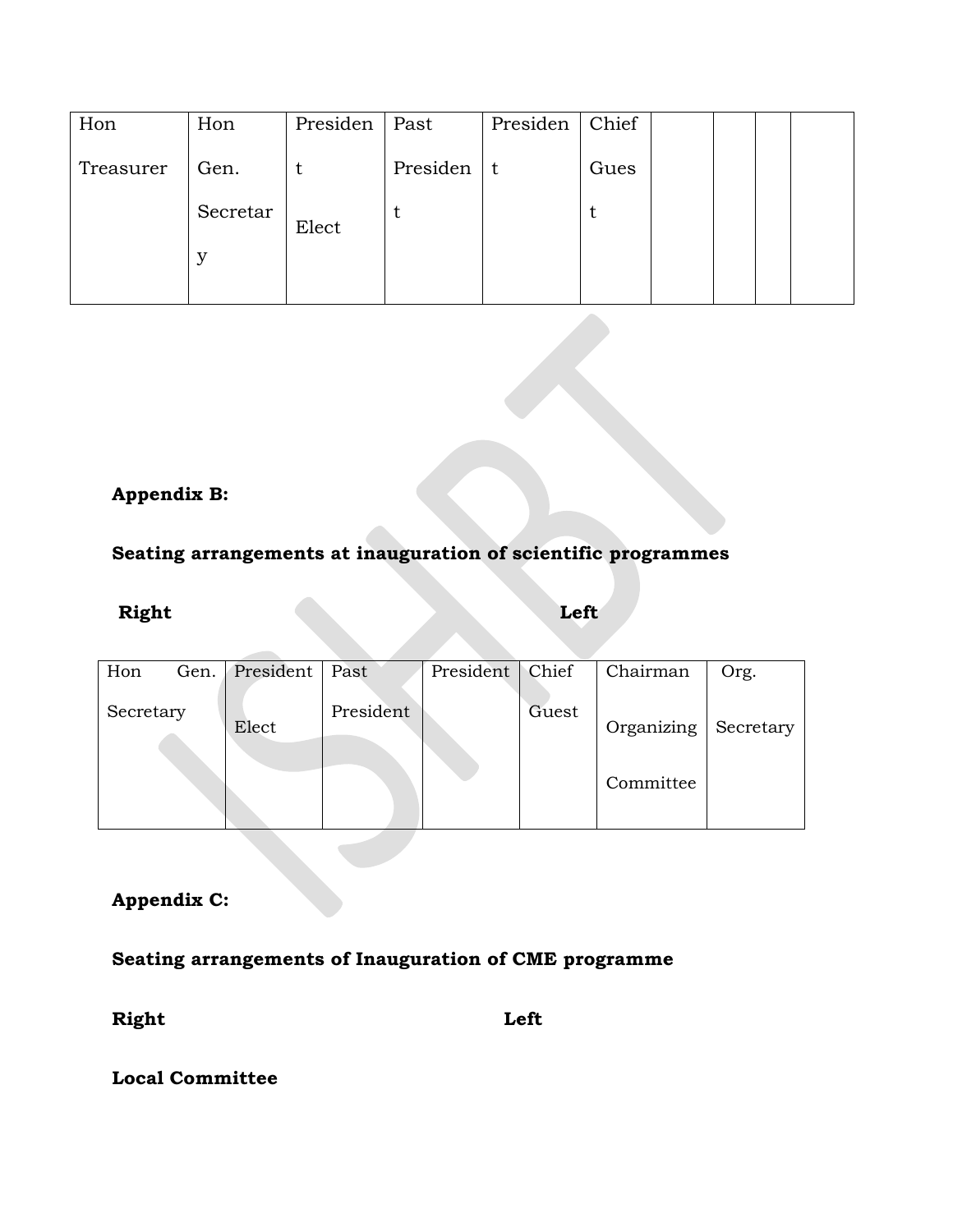| Gen       | President | Past      | President | Chief |  |  |
|-----------|-----------|-----------|-----------|-------|--|--|
| Secretary | Elect     | President |           | Guest |  |  |

# The members of Constitutional Review Committee (CRC) of ISHBT

- 1. Prof. A. K. Tripathi, Chairman, CRC
- 2. Prof. Tuphan Kanti Dolai, Convenor, CRC
- 3. Prof. Hara Prasad Pati, President ISHBT & member